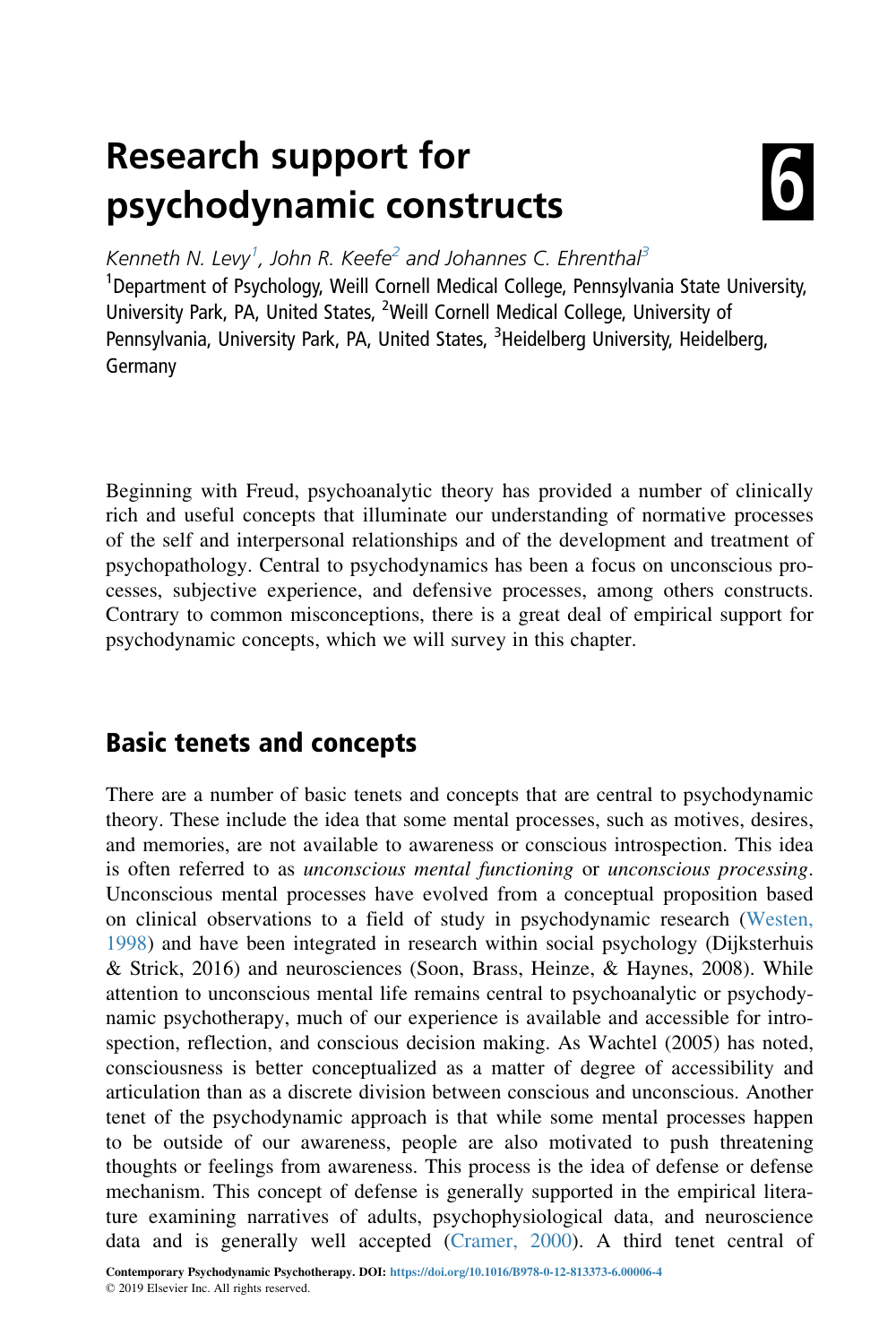psychodynamic theory is that of a developmental perspective wherein childhood relationships with caregivers are seen as playing a role in shaping current relationships. This is not to imply a linear relationship or a critical period between early experience and later development. Psychodynamic theory, consistent with a developmental psychopathology perspective, is probabilistic rather than deterministic. From this perspective, childhood experiences, in concert with genetic (what Freud called constitutional) factors, are considered with regard to their influence on one's internal experience of oneself as well as one's overt behavior. A fourth tenet of a psychodynamic perspective emphasizes the importance of subjective experience or individual or personal meaning of events. Psychodynamic theorists and clinicians are interested in the patient's phenomenological experience, that is, how the patient experiences himself or herself, important others, and the world in general. This differs from the schema concepts of the cognitive-behavioral tradition in that from a psychodynamic perspective, these schemas are seen as having both explicit, conscious aspects and implicit, unconscious aspects, with the latter including both implicit parts (i.e., simply beyond awareness) and parts that are kept out of awareness for defensive purposes. The psychodynamic model also posits that individuals may use one set of representations—inner templates of self and others—to defend against other intolerable representations. Finally, there is greater attention to the emotional aspects of these schemas and to the structural aspects of representations, that is, the degree of differentiation and hierarchical integration of representations (see Blatt, Auerbach, & Levy, 1997). Evidence from developmental, clinical, and neurological sciences provides validation for these basic premises (for a review, see Westen, 1999). In addition to the ideas of unconscious processes, defense mechanisms, a developmental perspective, and subjectivity, the concept of transference (and the related concept of countertransference) is central to psychodynamic clinical approaches. Although other concepts have been stressed within psychoanalysis at various times, such as the Oedipus complex or psychosexual stages, we would contend that these concepts are not as central to contemporary psychodynamic models as they were in the past.

In this chapter we will review evidence for key psychodynamic concepts, with a focus on classic and recent research, in order to develop a big-picture perspective. Specifically, we will focus on the unconscious and defense mechanisms, transference, insight, and mentalizing and on some implications of these concepts for the psychotherapy process. Although the developmental perspective is central to a psychodynamic approach, we will not focus on it in this chapter because it is no longer unique or specific to psychodynamics. However, we will address some aspects of attachment theory, where relevant, and we refer interested readers to the literature of attachment theory as empirical support for this aspect of psychodynamics (see Levy et al., 2015).

### Defensive processes

Psychodynamic conceptualizations of defensive processes have evolved considerably since first being proposed by Freud. Quite simply, a defense mechanism is a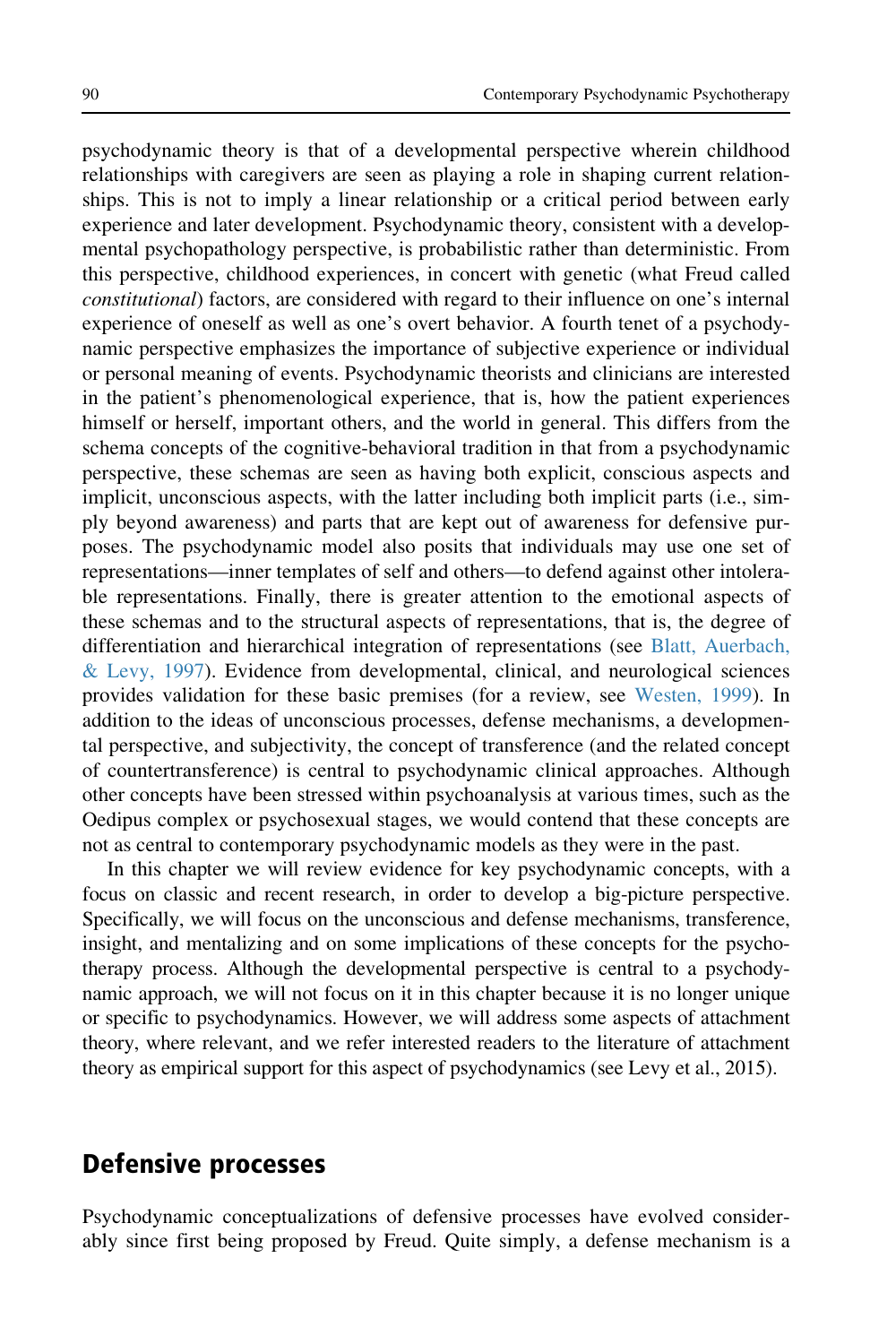process by which one pushes threatening thoughts or feelings from awareness. Freud developed drive theory, in which defense was not just seen as a repression but described as the compromise formation between two competing ideas: on the one hand, a wish, a desire, or a want (impulse) and, on the other hand, a prohibition against the wish, desire, or want. This created an inner conflict and resulted in a compromise formation involving defensive thoughts, feelings, or behaviors. Typically, one or both sides of the conflict were partially or fully out of awareness. Dreams, forgetting, parapraxes (Freudian slips), and neurotic symptoms were all seen as compromise formations or the result of defensive processes. Often, the wish or desire was sexual or aggressive and seen as deriving from an internal drive. In the service of compromise formation, defensive solutions can range from being relatively healthy and mature (reality based) to being very unhealthy, immature, and even underlying psychotic symptoms. More recent conceptualizations emphasize the general regulatory function of defensive operations in light of unpleasant emotions, perceptions, and cognitions. These operations follow a developmental trajectory from less mature mechanisms to more nuanced strategies (Cramer, 2015), helping the individual to remain functional in a complex world by focusing on some information while fading out other information. Defenses, however, can become restricting and dysfunctional under conditions of high levels of internal conflict or low levels of personality integration. From a clinical perspective, defense mechanisms help the therapist to observe the psychodynamics or "mind in motion." While initially seen as predominantly intrapsychic, defensive functioning mayinfiltrate interpersonal relations as well (Westerman, 2018). Given the considerable amount of empirical research on defensive functioning, we will highlight exemplary studies and discuss some of the findings.

#### Hierarchy of defenses

The most commonly employed conceptualization of defense proposes a hierarchy of defenses, ranging in severity from mature to neurotic to immature or borderline defenses (Perry & Bond, 2005; Vaillant, Bond, & Vaillant, 1986). Mature defenses, to a degree, recognize the meanings associated with potentially threatening mental contents; an example would be consciously deciding to not deal with distressing interpersonal news until a different point in the day (i.e., suppression). Neurotic defenses attempt to prevent conflicted mental contents from reaching full conscious awareness through avoidance (e.g., intellectualization), misattribution (e.g., displacement, projection), or blocking (e.g., isolation of affect, repression) of threatening mental contents. Immature or borderline defenses entail substantial distortions that affect representations of the self and others and/or external reality to attenuate anxiety (e.g., devaluation) or to express parts of a conflict in an exaggerated, pathological form (e.g., acting out). Overall, levels of self- and observer-reported defensive functioning correlate with degree of psychosocial functioning, both crosssectionally and longitudinally (Bond, 2004). While individuals with low levels of personality functioning or integration share a considerable amount of immature defenses, there are some specific characteristic patterns of defense that allow blind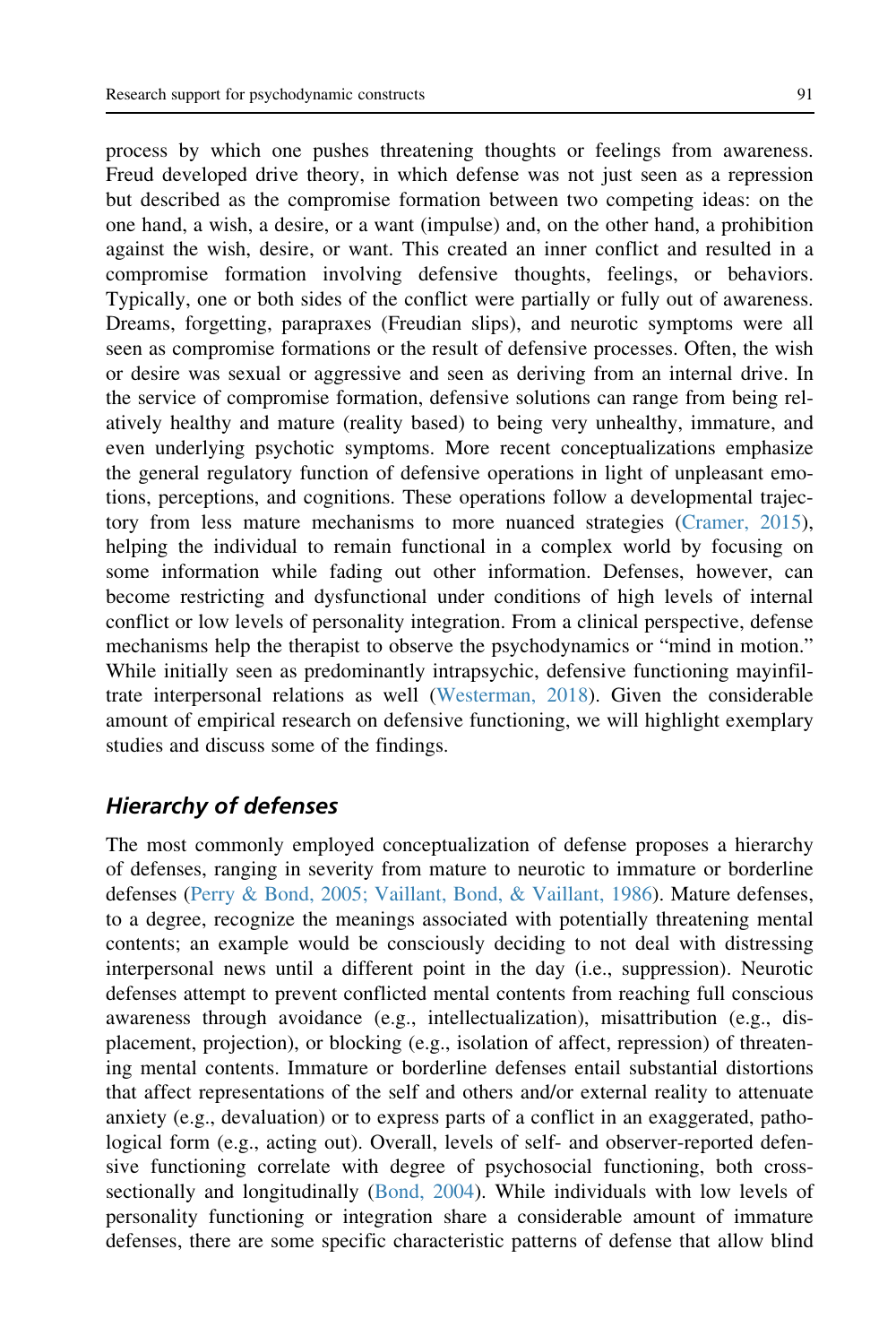observers to differentiate specific personality disorders (Perry, Presniak, & Olson, 2013) as well as symptom disorders (Bloch, Shear, Markowitz, Leon, & Perry, 1993; Busch, Shear, Cooper, Shapiro, & Leon, 1995).

In addition, efforts have been made to link social psychological and other experimental findings as indicating the workings of defensive processes (Baumeister, Dale, & Sommer, 1998). A classic study in this vein examined penile response to erotic images (Adams, Wright, & Lohr, 1996), which in men is typically strongly linked to self-reported arousal (Chivers, Seto, Lalumiere, Laan, & Grimbos, 2010). The study specifically recruited ostensibly heterosexual men who self-reported being very or not at all homophobic and presented to them both heterosexual and homosexual erotic images. Interestingly, among the high-homophobia group, around half of subjects experienced penile engorgement in response to homosexual images, while this was not observed among the low-homophobia men. The authors interpreted this as evidence that homophobia was sometimes the result of the defense of reaction formation, such that strongly antihomosexual attitudes developed in response to or to prevent awareness of conflicted homosexual desires. A recent study using a gaze fixation rather than penile response paradigm conceptually replicated this finding, reporting greater incidence of gaze fixation toward homosexual erotic images among homophobic heterosexually identified men compared to less homophobic men (Cheval et al., 2016). In another study that has been cited to support evidence for projection, subjects who had been classified as high repressors (Weinberger, Schwartz, & Davidson, 1979) were more likely than other individuals to perceive in the ambiguous behavior of others traits they deemed bad, particularly traits that acquaintances indicated that the subjects had but that the subjects themselves did not report to experimenters (Newman, Duff, & Baumeister, 1997).

However, on the whole the experimental literature supporting specific dynamic conceptualizations of defense is underdeveloped. One such experiment purported not to find evidence for the defense of displacement, observing that more narcissistic individuals who were insulted by a confederate did not show evidence of increased aggression toward a third party, while they did express more anger toward the insulting confederate (Bushman & Baumeister, 1998). This experimental operationalization of displacement is arguably misspecified, as displacement theoretically requires that an individual be conflicted about a feeling toward an object, whereas the average individual (never mind a narcissistic person retaliating against narcissistic injury) is possibly not conflicted about feeling angry toward an insulting individual with whom one has no prior relationship.

Another explanation would be that while specific defense mechanisms are highly relevant as sometimes very subtle indicators for detecting and understanding central motivational topics (i.e., wishes and fears) of patients in the clinical situation, their stability and statistical impact on experimental tasks may be rather small. Broader approaches appear to produce more robust findings. For example, attachment theory provides a dynamically informed model for intrapsychic and interpersonal regulation, which includes the strategies of hyperactivation and deactivation. Attachment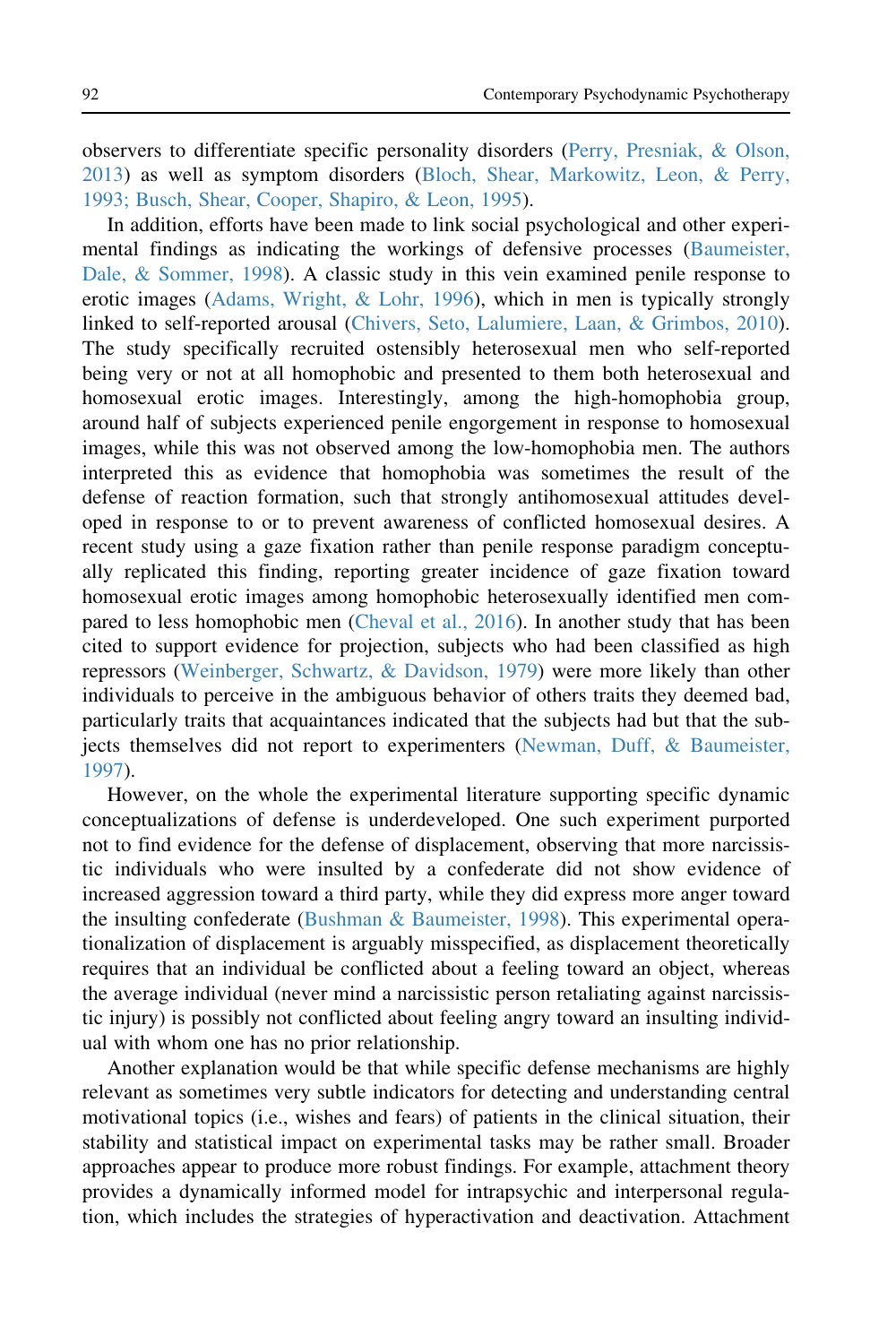theory proposes a basic need or motive to relate that leads to the development of internal representations of the self and significant others in interaction. Depending on early interactions with primary caregivers, secure, and insecure mental representations with regard to attachment develop in early childhood and stay comparably stable across the life span (Fraley, 2002; Simpson, Collins, Tran, & Haydon, 2007). Related to these mental representations are regulatory styles of hyperactivation and deactivation of attachment-related perception, emotions, cognitions, and behavior (Mikulincer, Shaver, & Pereg, 2003). Bowlby (1980) described the mechanisms behind these styles as "unconscious defensive exclusion" employed by children to help them deal with adverse and neglecting caregivers (i.e., by keeping disturbing aspects of care out of awareness). He proposed two central defensive regulatory

mechanisms that keep painful thoughts or wishes out of conscious experience: deactivation (i.e., shutting down of attachment-related emotions and cognitions) and cognitive disconnection (i.e., separation of attachment-related event and one's emotional reaction to it and being preoccupied with one's own internal state instead of its cause). Attachment-related defenses in adults are activated to regulate distress resulting from rejection, loneliness, or fear. In classical psychodynamic terms, there is a motive (the need to attach), which results in situational wishes (to relate to possible attachment figures), which are defended against owing to the developmentally acquired expectation that these needs will not be adequately met.

Attachment-related avoidance, which is accompanied by the habitual use of deactivation as a primary regulatory strategy, has in particular been the subject of several experimental studies. Attachment avoidance was found to be related to a better ability to suppress attachment-related cognitions, less encoding of attachment-related information, and lower levels of sympathetic arousal as measured by skin conductance under conditions of normal functioning, stressing the adaptive nature of defensive strategies (Fraley & Shaver, 1997; Fraley, Garner, & Shaver, 2000). However, cognitive or attachment-related emotional loads make these potentially positive effects disappear (Gillath, Giesbrecht, & Shaver, 2009; Mikulincer, Dolev, & Shaver, 2004), suggesting the fragility of inflexibility in regulatory strategies. At the same time it is relevant to consider the outcome criterion being studied. For example, there are main effects of attachment avoidance on the perception, recognition, and reaction to especially negative emotions in others (Dan & Raz, 2012; Dewitte, 2011; Suslow, Dannlowski, Arolt, & Ohrmann, 2010) but also a retrospective overestimation of negative emotions in romantic partners (Overall, Fletcher, Simpson, & Fillo, 2015). Nonsituational variables also have an impact on attachment-related reaction; for example, interactions between adverse childhood experiences and attachment insecurity may affect psychobiological reactivity and recovery (Ehrenthal, Levy, Scott, & Granger, 2018). To sum up, attachment theory may provide a model of studying defensive processes while at the same time pointing out the difficulties of such research. Comprehensive psychodynamic research programs focused on understanding the operations of particular defenses or defensive regulatory styles would be invaluable for disentangling basic and applied aspects of regulatory defensive processes.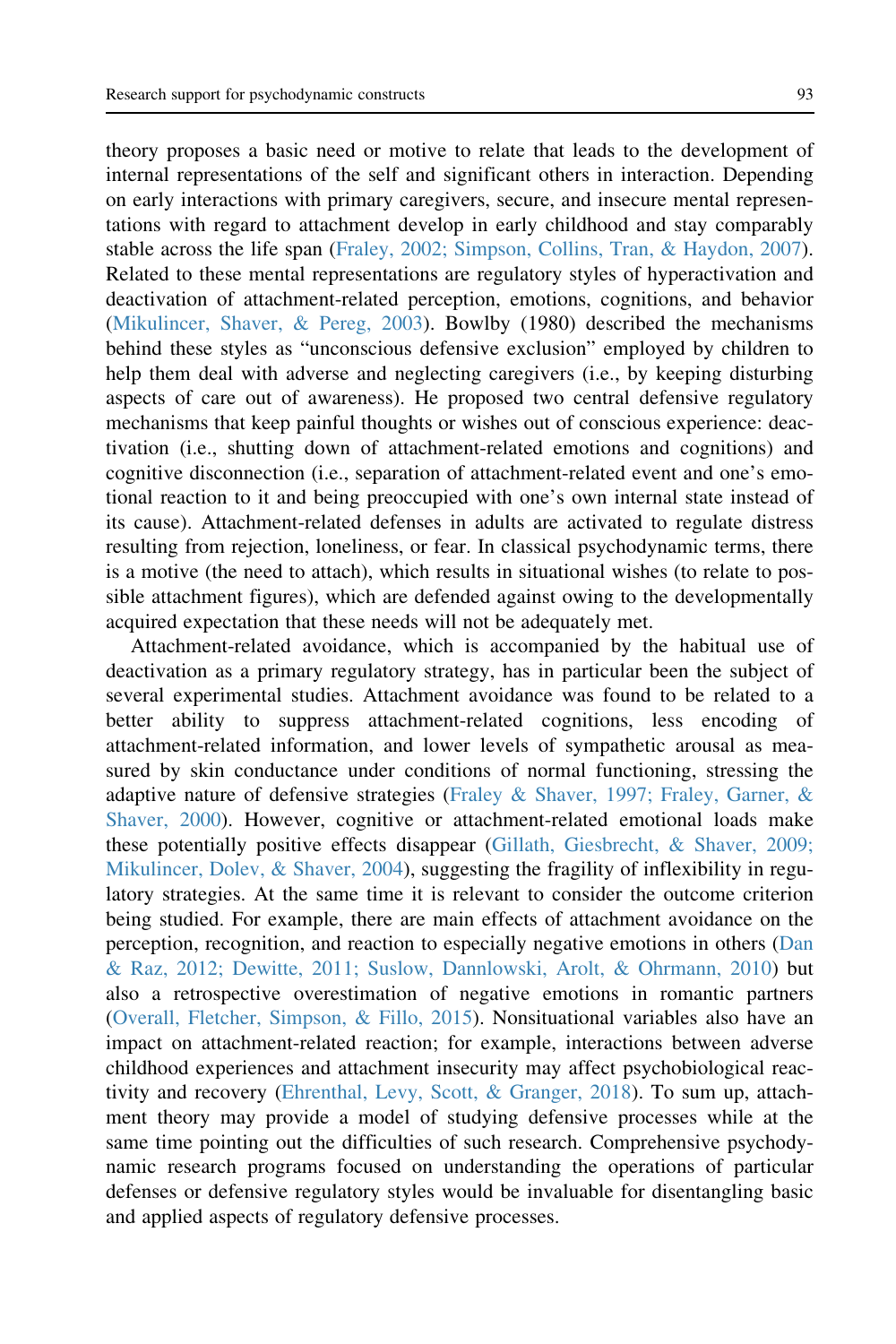### Defense change in psychotherapy

If generally agreed-upon features of defense are valid—that defenses act unconsciously to prevent awareness of conflicted mental contents, both preventing the working through of conflict and underlying symptoms and dysfunctions in themselves—it should be expected that improvements in defensive functioning would be a unique signature of longitudinal treatment success. Perhaps the most rigorous examination of change in defense to date, defensive functioning of patients in a mixed sample (predominantly personality disordered;  $n = 21$ ) receiving long-term psychodynamic therapy was rated near the beginning of therapy, midtreatment (approximately 6 months), and after 2.5 years rated by blind observers using the Defense Mechanisms Rating Scales (Perry & Bond, 2012). Patients who experienced greater improvement in observer-rated defensive functioning from the beginning of treatment to 2.5 years evidenced superior improvements in symptoms  $(r = 0.58)$  and psychosocial functioning  $(r = 0.60)$  over the next 2.5 years of follow-up, controlling for their intake severity in symptomatology and psychosocial functioning. Improvements in defensive functioning reflected diminished use of defenses theorized to be less mature and adaptive (e.g., projective identification;  $d = -0.67$ ) as well as increases in the use of adaptive defenses (e.g., humor;  $d = 0.80$ ) (Perry & Bond, 2012). Several other studies have also found correlations between contemporaneous improvements in defensive functioning and symptomatic remission or functional improvements in binge-eating disorder (Hill et al., 2015), cluster C personality disorder (Johansen, Krebs, Svartberg, Stiles, & Holen, 2011), depression (Kramer, de Roten, Perry, & Despland, 2013), adjustment disorder (Kramer, Despland, Michel, Drapeau, & de Roten, 2010), and samples with a mix of mood, anxiety, and personality disorders (Bond & Perry, 2004; Lindfors, Knekt, Heinonen, Harkanen, & Virtala, 2015).

Across investigations of change in defense mechanisms, it is typically reported that the use of mature defense mechanisms and immature defenses generally shifts the most during treatment (Perry  $\&$  Bond, 2017). In addition, a change in these defense bands—but not neurotic or high-borderline defenses—is often found to correlate with symptomatic and functioning improvements (Schauenburg, Willenborg, Sammet, & Ehrenthal, 2007). This might lead to a conclusion that defensive functioning changes through a combination of including more mature defenses in the defensive repertoire while simultaneously cutting down on the use of the most distorting defenses. However, these group-level findings may belie substantive clinical heterogeneity in defense style and change between individuals, thereby inviting consideration of whether changes in defenses that are specific to the individual's characteristic use are particularly predictive of improvements in therapy. For example, an individual with borderline personality traits whose defense use indicates a high focus on affect and action over meaning making (e.g., acting out) may especially benefit from using relatively more obsessional, affect-dampening defenses (e.g., intellectualization, isolation of affect). However, further research is needed, which takes into account dynamic and static aspects of defenses and how they relate to other aspects of functioning such as emotion regulation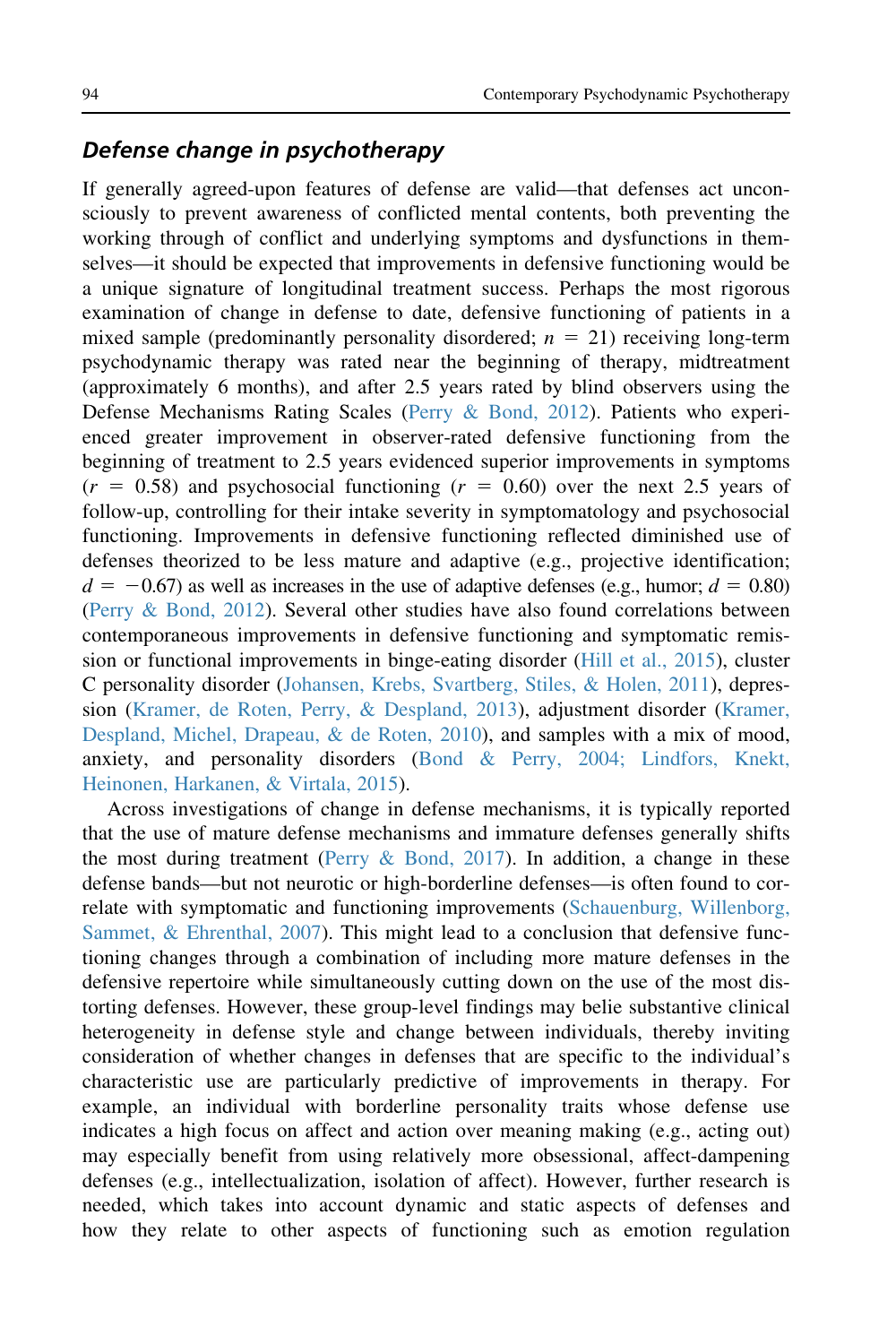(Aldao, Nolen-Hoeksema, & Schweizer, 2010) or ego functioning (for an international perspective, see Ehrenthal & Benecke, 2019).

## **Transference**

Generally, transference is considered to be a tendency in which representational aspects of important and formative relationships (such as with parents and siblings) can be both consciously experienced and/or unconsciously ascribed to other relationships (Levy, 2009). Similar to defensive functioning, transference has a normative side that is closely related to the economy of social cognition but may significantly distort the perception of others.

#### Experimental studies of transference

In discussing experimental support for transference, it is helpful to distinguish between what can be termed general transference and dynamic transference. General transference refers to the degree to which relational schemata developed from past experiences of important relationships are activated to influence perceptions, goals, and behaviors toward other people in the current relational environment. There is ample evidence supporting the existence of general patterns of transference in day-to-day life (Przybylinski & Andersen, 2012). A typical experimental paradigm for examining general transference entails two steps, the second taking place at least a week after the first and ostensibly entailing a different study. In the first step, subjects are asked to generate several positive and negative descriptions of at least two significant life figures. In the second step, these same subjects are presented with an individual (either through verbal description or in the form of a confederate) whose traits match those of significant life figures provided in the first step, often to a shallow or minor degree. The alternative condition in such studies typically pairs a subject with individuals matched to other subjects' significant others. Common findings in this literature generally demonstrate that people often "fill in the blanks" of presented individuals with superficial similarity to significant life figures so as to resemble those life figures, while they do not attribute these traits to individuals without such similarity (Przybylinski & Andersen, 2012).

By contrast, a specifically dynamic understanding of transference incorporates ways in which other motivated, conflicted, or defensive components of the selfinteract with relational schemata to produce a manifestation of transference. For example, an individual who has an unusually negative reaction toward someone who resembles a beloved parent, because the individual is conflicted about becoming too intimate with someone they might really like (e.g., the parent and, by extension, the acquaintance), might be said to be exhibiting dynamic transference.

Much of the current empirical evidence for dynamic transference comes from research examining the ways in which attachment styles predict different patterns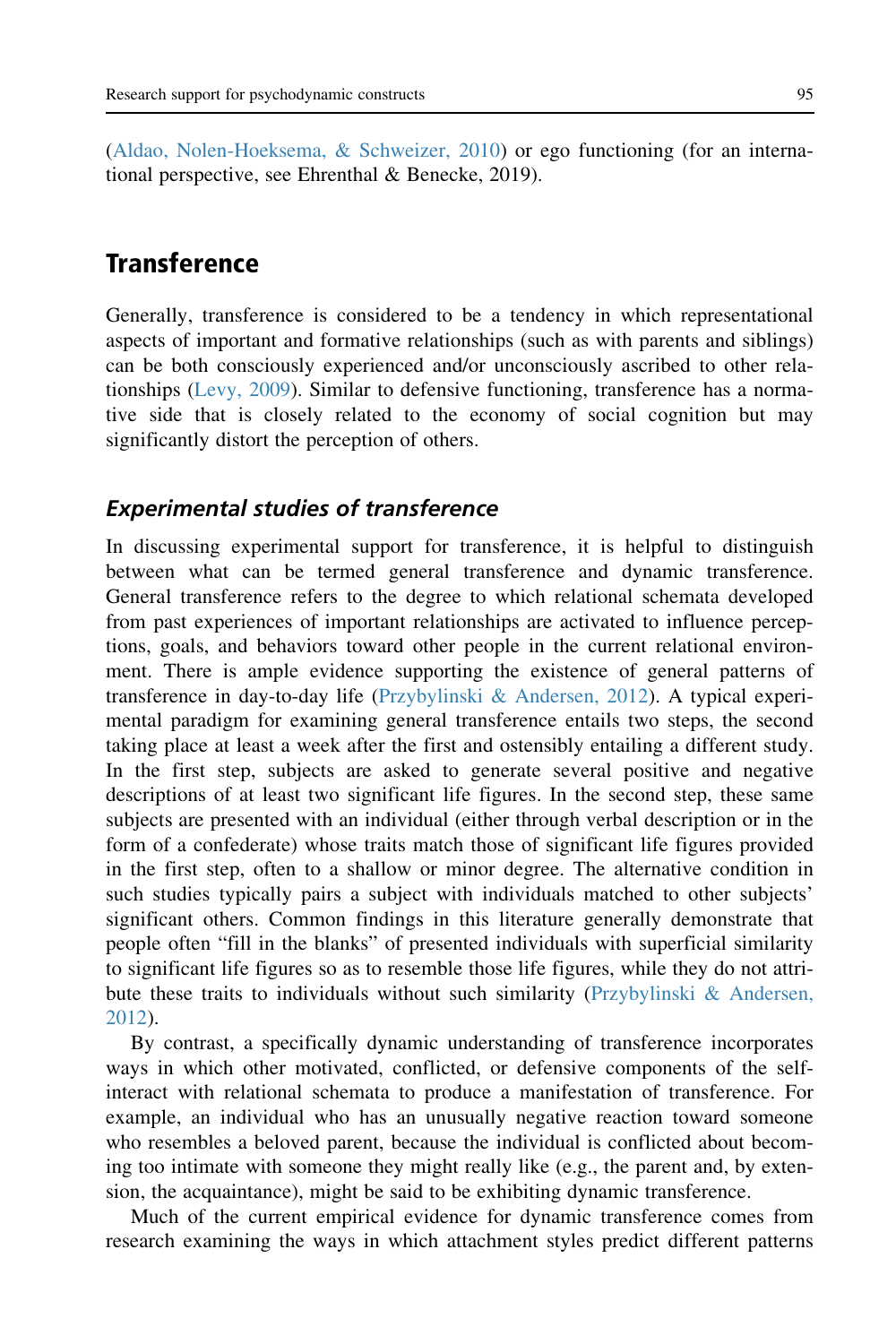of expressing transference. Securely attached individuals who are undergoing transference induction concerning a parental figure report a relative increase in positive mood compared to more anxiously or avoidantly attached individuals (Andersen, Bartz, Berenson, & Keczkemethy, 2006). In comparison, more anxiously attached individuals experience a unique increase in anxiety under transference induction, while avoidantly attached individuals express motivation to avoid an individual who reminds them of a past positive life figure. Thus attachment styles interact with mental representations activated by transference to drive mood and motivational states, such as concern about whether the other might be accessible to them (anxious) or a desire to avoid emotional contact with a potentially desirable other (avoidant). In another attachment study involving transferential processes, individuals were asked to generate lists of traits they believe describe their actual self and traits that they "are most glad [they] don't possess and [they] don't want to have" and then were invited to one of three allegedly unrelated experiments (Mikulincer & Horesh, 1999). Across experiments, subjects with more anxious attachment styles were more likely to regard novel others as having traits that the subjects described for themselves, had an easier time correctly remembering novel others as having those selftraits, and exhibited memory biases toward recalling novel others as having been described with those traits even if they were not originally described that way (Mikulincer & Horesh, 1999). Strikingly, subjects with more avoidant attachment showed the opposite pattern, in which traits that were regarded as undesirable for the self were those projected onto novel others. These results suggest that more anxiously attached patients tend toward transference patterns in which they experience others as like them, whereas avoidantly attached patients are more likely to experience a transference in which others resemble what they dislike about themselves.

Other studies have examined the degree to which factors such as past relational history and current mood state affect transference manifestations. In one study, individuals underwent transference induction concerning a loved significant figure toward whom the individual felt chronically relationally dissatisfied (Berk & Andersen, 2008). In the transference induction condition only, the degree to which these individuals felt hostility toward the new other predicted their behavioral persistence on a task designed to solicit liking from this new person. The authors interpreted this to indicate a conflict played out in the transference, by which individuals were frustrated with dissatisfying others but also were reciprocally motivated to (finally) acquire the others' attention and liking. Another study hypothesized that dysphoric college students, relative to other college students, when transference-induced regarding a loved past other, would experience transference patterns commensurate with expectations of disappointment and rejection (Miranda, Andersen, & Edwards, 2013). These dysphoric students undergoing transference induction concerning a loved significant figure showed increases in state depressed mood and offered more rejected selfdescriptions as compared to induction regarding a disliked significant figure.

#### Therapeutic focus on the transference

A transference interpretation is a tactful comment that clarifies and links the patient's experience of others outside of therapy with that of the therapist in therapy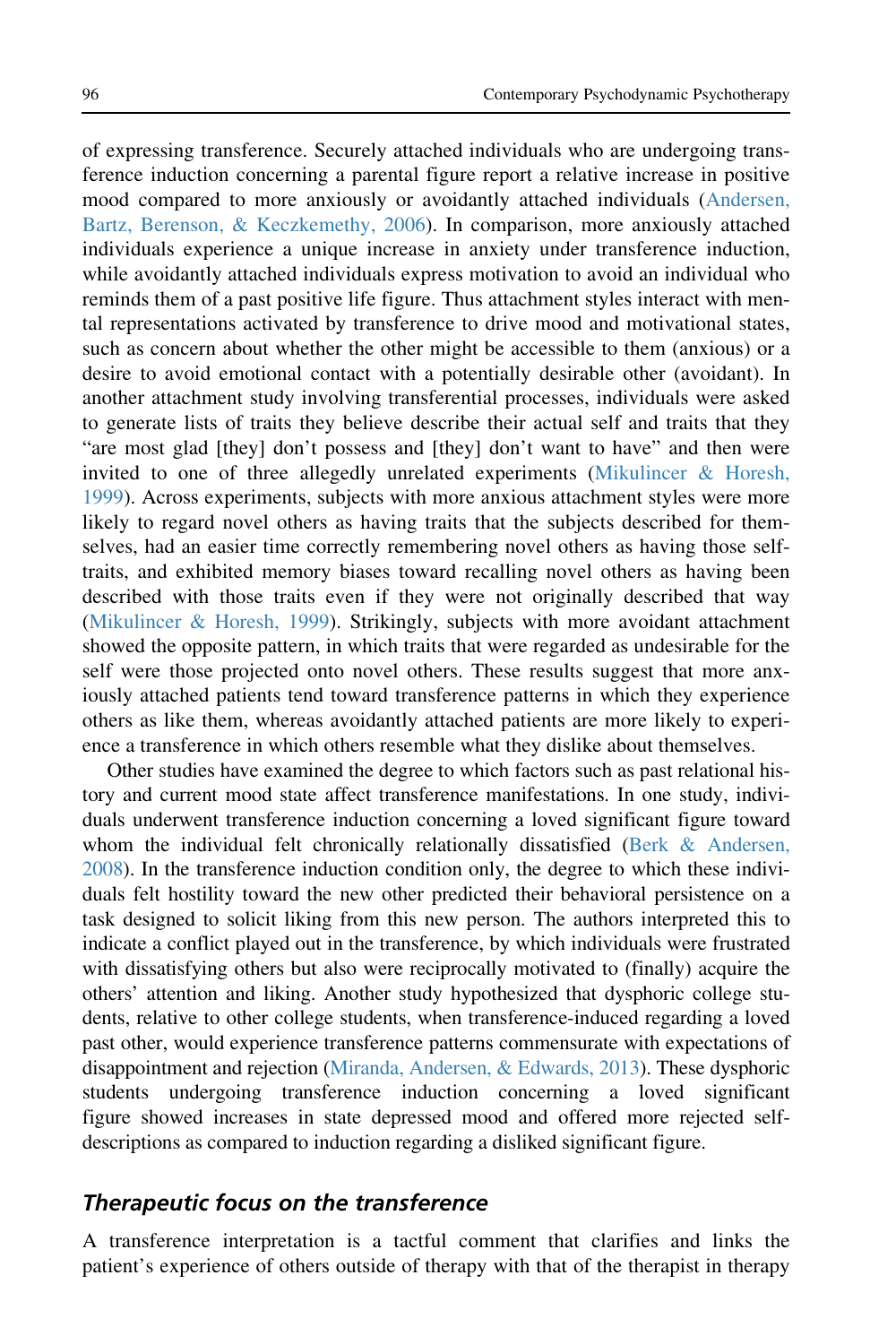and with the patient's experience of past relationships with caregivers (Levy, 2009). A predominant clinical hypothesis among psychodynamic clinicians and researchers is that, for patients with highly dysfunctional object relations and more severe personality pathology, transference interpretations may be too destabilizing or that such patients do not have enough capacity to work with such interpretations in a productive manner. A contrasting clinical hypothesis would be that patients with poor object relations and personality pathology may particularly benefit from the use of transference interpretations. An integrative view would be that transference interpretations may be especially helpful for individuals with low levels of personality functioning (including deficits in their ability to understand others) if the interventions are adapted to what such patients can tolerate.

Recently, three trials of psychodynamic therapies were structured to focus predominantly on the therapeutic relationship and transference. The First Experimental Study of Transference compared psychodynamic therapy for a mixed disorder population, randomizing patients to receive or not receive transference interpretations (Høglend et al., 2008). In the subsample of patients with poor personality functioning (predominantly cluster C personality disorders), therapy without transference interpretations was less effective at improving patients' insights into their conflicts and patterns of defense (see later), leading to worse improvements in psychosocial functioning compared to therapy with consistent use of transference interpretations (Hoglend et al., 2008; Høglend, Dahl, Hersoug, Lorentzen, & Perry, 2011; Johansson et al., 2010). Consistent with the integrative view stated above, for individuals with lower levels of personality functioning, transference interpretations were especially helpful if the therapists acted from a "parental" stance, whereas the converse was true for individuals with higher levels of personality functioning (Dahl et al., 2014). Among samples of patients with borderline personality disorder (BPD), transference-focused psychotherapy (TFP) has been compared to dialectical-behavioral therapy, dynamic-supportive therapy, and treatment by community experts (Clarkin, Levy, Lenzenweger, & Kernberg, 2007; Doering et al., 2010). In both trials, TFP was also shown to uniquely promote patient improvements in mentalization and attachment security (Buchheim, Horz, Rentrop, Doering, & Fischer-Kern, 2012; Fischer-Kern et al., 2015; Levy et al., 2006), which is consistent with a view that transference interpretation may be uniquely helpful in this population specifically for fostering intrapsychic integration. Chapter 3, Attachment and mentalization in contemporary psychodynamic psychotherapy, provides a more comprehensive consideration of transference and cyclical relational patterns in the context of psychotherapy.

## Psychodynamic psychotherapy processes

#### Insight

Insight refers to the degree to which an individual richly understands his or her own internal conflicts, defensive functioning, and maladaptive relationship patterns (Ulberg, Amlo, Dahl, & Høglend, 2017). Psychodynamic conceptions of insight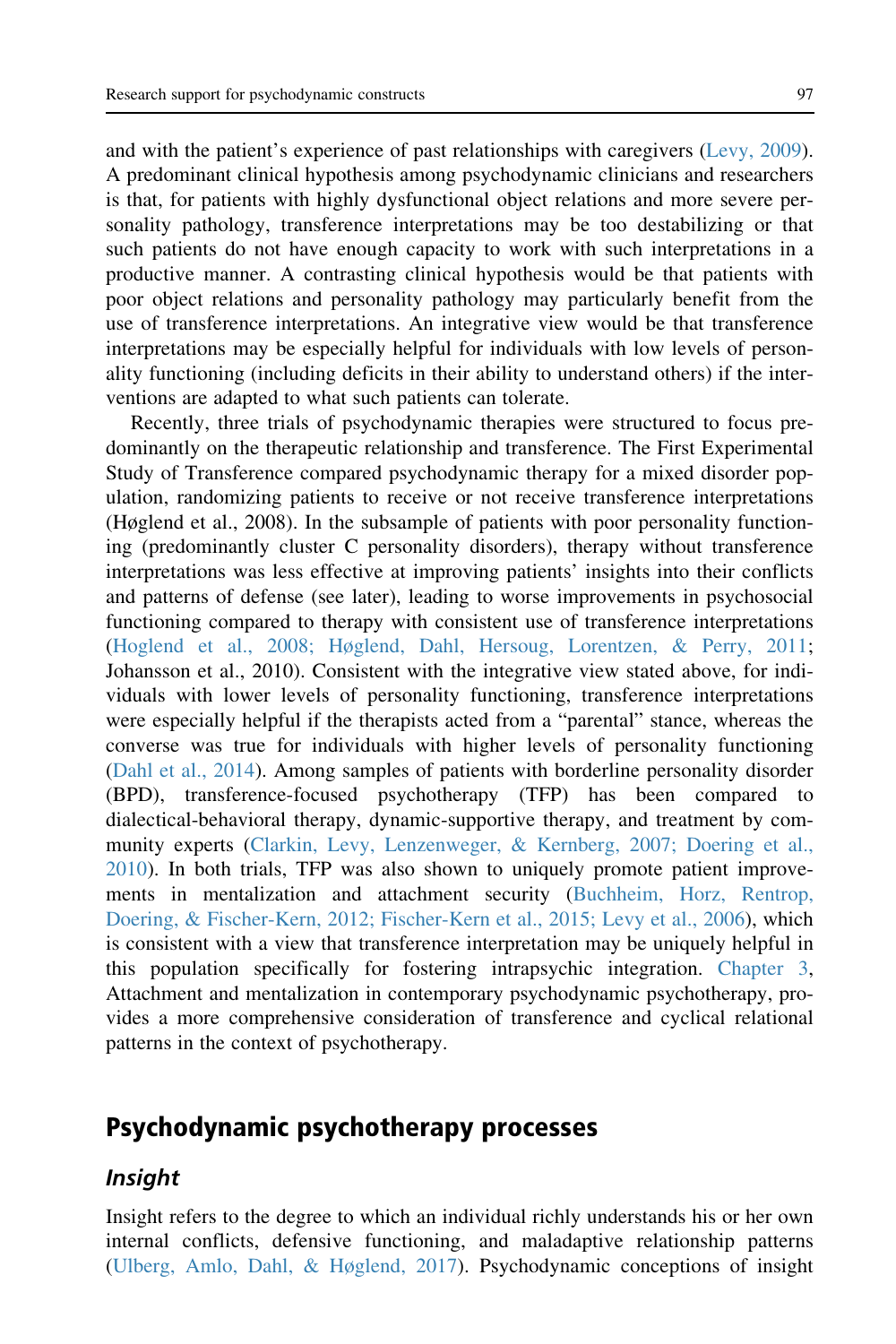incorporate both cognitive/intellectual and emotional levels of self-understanding. Higher-insight individuals who habitually find themselves in problematic romantic relationships not only can describe how and why they find themselves instantiating this pattern, but also have experienced the affects associated with these conflicts and have learned to recognize and tolerate them.

Across multiple studies of psychodynamic psychotherapy it has been found that patients who attain greater observer-rated insight over the course of treatment have superior long-term outcomes, even statistically controlling for their prior symptomatic improvements during treatment (see the review in Ulberg et al., 2017). Conversely, patients whose insight does not improve tend to have less stable gains from therapy and do not make further positive changes across follow-up. This pattern is consistent with the perspective that gains in insight represent a unique, positive psychological change that is capturing something meaningfully different from acute symptom relief. Providing some support for this perspective, a recent metaanalysis of 22 studies (involving 1112 individuals) found a moderate effect of insight on treatment outcome ( $r = .31$ ; 95% CI = .22-.40), that is, it found that insight across a variety of conditions is indeed an important treatment factor in psychotherapy (Jennissen, Huber, Ehrenthal, Schauenburg, & Dinger, 2018). The authors state that the meta-analysis was underpowered to reliably detect moderator effects, indicating that further research is needed to determine whether insight is especially related to outcome in insight-oriented treatments or is broadly applicable to different types of treatments.

#### Mentalizing/Reflective Functioning

Historically, there has been a schism between psychodynamic treatments and behavioral and cognitive-behavioral treatments in terms of focus on symptoms versus a focus on what psychodynamic scholars call structural change. By structural change, dynamic scholars mean change in the structure or organization of one's mind; what was unconscious is now conscious, what was undifferentiated is now differentiated, and what was unintegrated is now integrated. In psychodynamic psychotherapy, structural change was seen as the Holy Grail of improvement, and symptom change was relegated to secondary importance. In contrast, Cognitive-Behavioral Therapy (CBT) and especially behavioral treatments privileged symptom change. While psychodynamic therapy has over time paid increasing attention to symptom change, most dynamic treatments still focus on structural change and often consider structural change to be the mechanism by which symptom reduction occurs.

Levy et al. (2006) examined structural change, defined as change in attachment and mentalizing/reflective function (RF), in the context of a randomized controlled trial for BPD. Patients receiving TFP exhibited superior improvements in RF as compared to patients who received dialectical-behavioral therapy (DBT) or manualized dynamic-supportive therapy (d vs DBT = 0.56, d vs supportive = 0.85). In fact, RF did not reliably change in either of the two comparison treatments.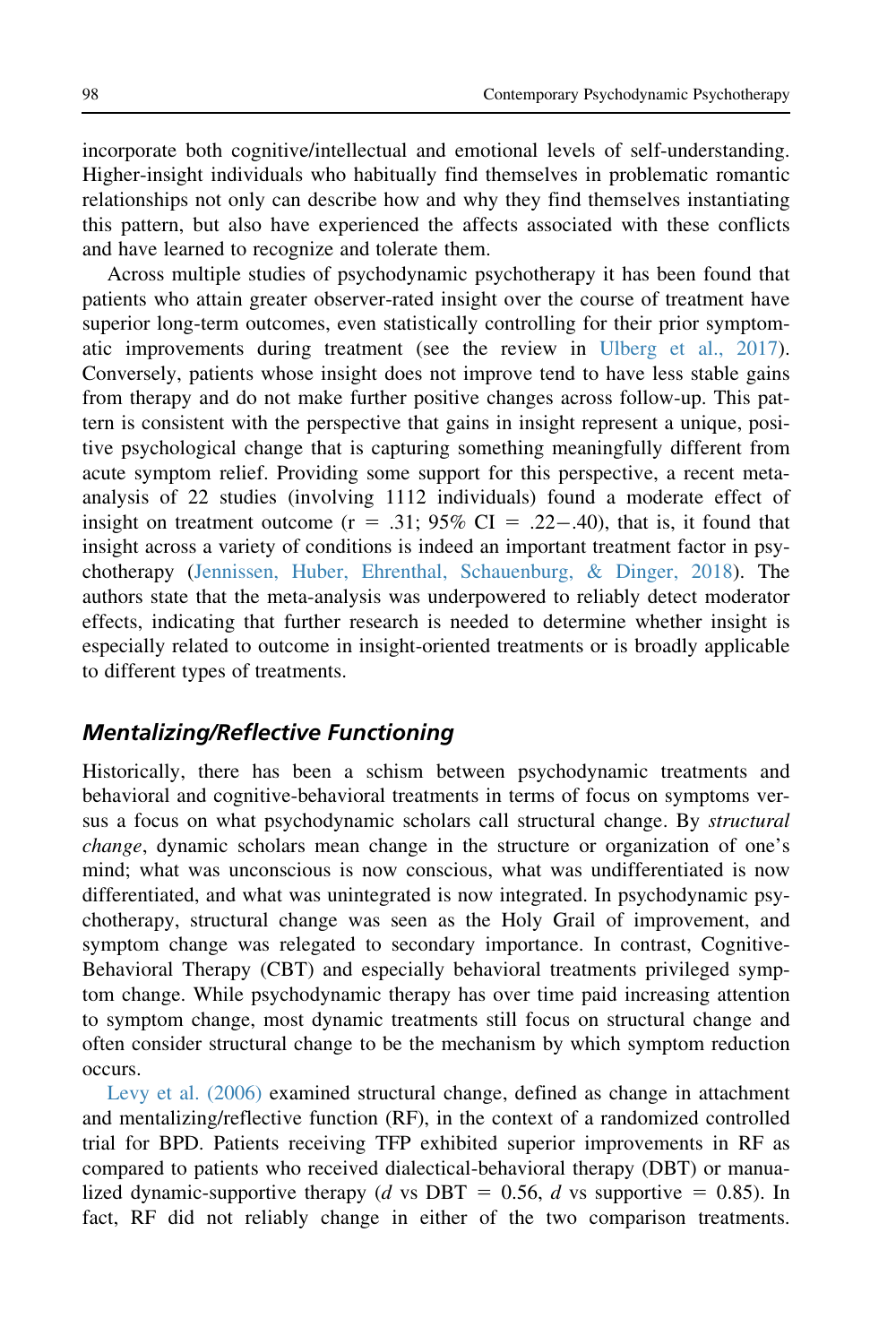Importantly, and increasing our confidence in the findings, they were replicated in another randomized trial for BPD: Patients who were randomized to TFP exhibited significantly greater improvements in RF as compared to patients in an enhanced treatment as usual condition with expert community providers  $(d = 0.45)$ , among whom RF did reliably not increase (Fischer-Kern et al., 2015). Intriguingly, patients who improved their RF capacities also tended to develop healthier personality organizations ( $r = 0.31$ ), bespeaking an increasing capacity to stably maintain a complex image of themselves and of others by integrating different types of representations.

## Psychodynamic neuroscience

Evidence is mounting that psychodynamic therapy encourages neurobiological changes that are commensurate with, yet unique from, those produced by cognitivebehavioral therapies (Abbass, Nowoweiski, Bernier, Tarzwell, & Beutel, 2014; Roffman, Gerber, & Glick, 2012). Neurobiological changes during psychodynamic treatments have been observed in major depressive disorder (MDD), panic disorder, BPD, and somatoform disorder (Abbass et al., 2014; Perez et al., 2016; Roffman et al., 2014; Wiswede et al., 2014). These neurobiological changes are typically found to correlate with the degree of symptomatic improvements patients experienced in therapy.

By contrast, psychodynamic theory has not strongly informed the probes and tasks that patients undergo in neurobiological studies, even in most examinations of psychodynamic therapies. For example, in neuroimaging investigations of MDD, patients often perform basic neurocognitive exercises, such as  $n$ -back working memory tasks, Go/NoGo response inhibition and signal detection tasks, classifying generic faces as reflecting broad emotional categories (e.g., happy, sad), or reading generic positively, negatively, or neutrally valenced sentences (Muller et al., 2017). These studies generally assume that a basic neurocognitive function instantiated in particular brain regions is commonly dysregulated among individuals with MDD, building on research identifying cognitive deficits and differences in MDD patients, such as attentional bias toward negatively valenced stimuli (Warren, Pringle, & Harmer, 2015).

Strikingly, a recent large-scale meta-analysis of functional magnetic resonance imaging studies comparing blood oxygen level dependent (BOLD) activation in various scanner tasks among MDD patients as compared to control subjects (Muller et al., 2017) found no replicated areas of hyperactivated or hypoactivated brain regions consistent across different experiments. Patients with depression comprise a heterogeneous group with multiple etiologies for their depressed state (Fisher & Boswell, 2016) that may not reflect common neural substrates for shared symptomatology. It is possible that these types of neuroimaging tasks do not capture more nuanced or idiosyncratic interpersonal or intrapersonal processes that give rise to and maintain a depressed state. Psychodynamically informed, personalized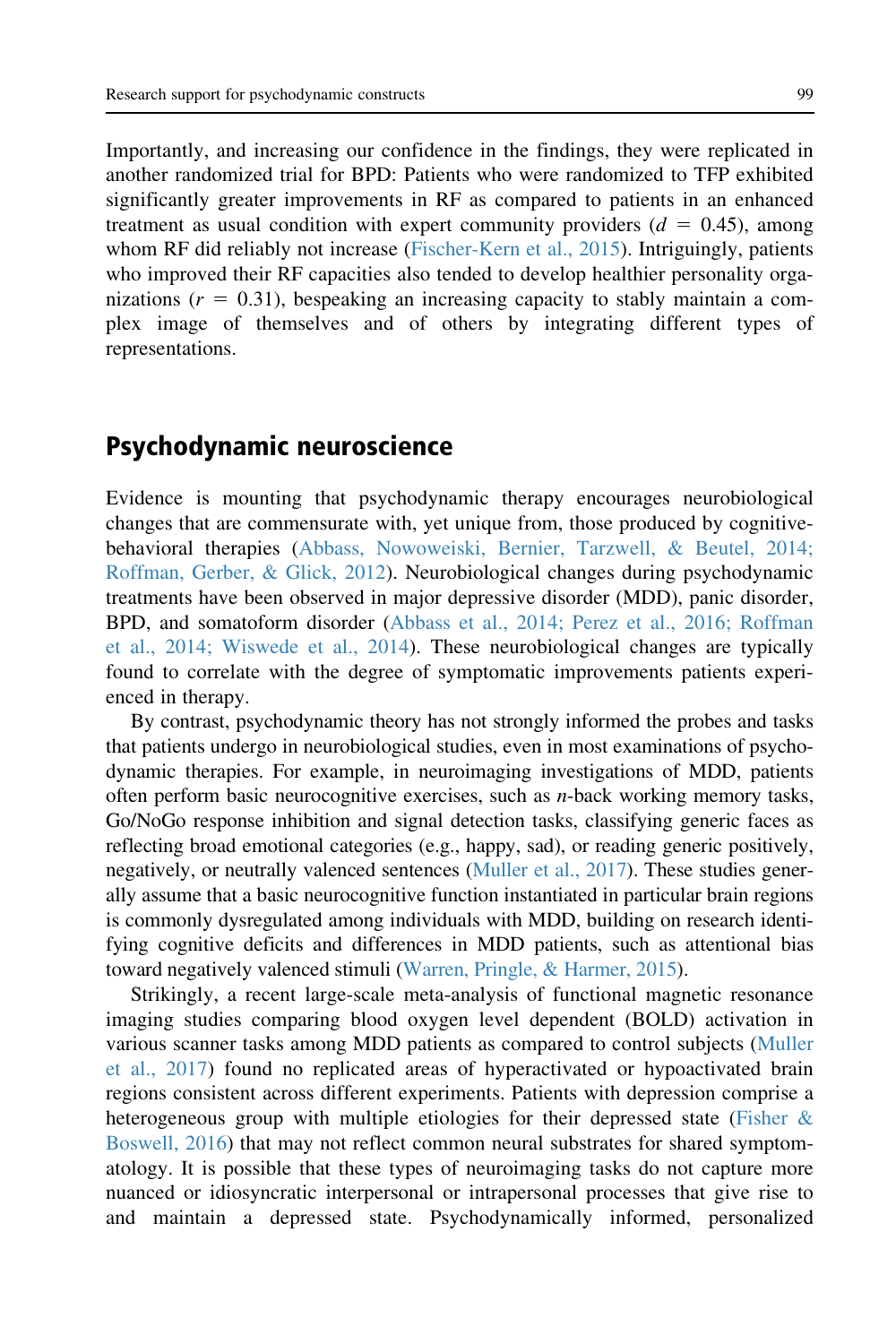neuroimaging probes could potentially produce more informative, replicable, and clinically interesting results.

A novel psychodynamic approach to neuroimaging in depression attempted to develop personalized psychodynamic-interpersonal stimuli for patients, under the hypothesis that these stimuli would activate mental representations of their idiosyncratic dynamics (Kessler et al., 2011). To organize the construction of these stimuli, experienced clinicians conducted a structured clinical interview using the Operationalized Psychodynamic Diagnosis system (OPD Task Force, 2008). Individualized stimuli of sentences describing a subject's most typical interpersonal pattern were generated on the basis of coding of the subject's interviews by independent judges. For example, one subject was assigned the following personalized experimental stimulus set: "You wish to be accepted by others," "Therefore you do a lot for them," "That is often too close for them, so they retreat," "Then you feel empty and lonesome." Stimulus sets were generated for both depressed and psychiatrically healthy subjects, and patterns of whole-brain BOLD activation were compared for both viewing of the individual stimuli and a control condition consisting of a stressful narrative about navigating traffic. As compared to controls, patients evidenced patterns of activation suggesting especially heightened limbic (e.g., amygdala) and subcortical (e.g., basal ganglia) hyperactivity when viewing their individualized stimulus compared to the control narrative. The authors interpreted this to indicate that the depressed patients may have increased emotional involvement with and affective activation from situations reflecting their interpersonal conflicts.

Interestingly, a follow-up study was performed on these same patients and control participants after the patients had received 8 months of psychodynamic therapy, which focused on the intrapsychic conflicts and dysfunctional interpersonal patterns derived from the OPD that were used to generate their personalized experimental stimuli (Wiswede et al., 2014). After treatment, patients no longer evidenced hyperactivity of limbic and subcortical structures in response to reading about their problematic interpersonal patterns, which could be a neurobiological signal of working through these conflicts. Another trial of 15 months of psychodynamic therapy for recurrent MDD also used personalized stimuli as neuroimaging probes, this time developed from attachment-relevant narratives generated by the Adult Attachment Projective picture set (Buchheim et al., 2012). Similarly, limbic normalization compared to control subjects was observed before and after treatment. Unique to this study, normalization of task-generated activity was observed in the subgenual cingulate (specifically implicated in treatment-resistant depression) and the medial prefrontal cortex (implicated in voluntary emotional regulation), which correlated with degree of symptom improvement. A more rigorous control condition for these types of investigations would be to have subjects also view another subject's personalized stimuli. This would help to determine whether observed differences in activity constitute altered responses to interpersonal narratives generally or specifically interpersonal narratives reflecting problematic patterns that define the individual's own life.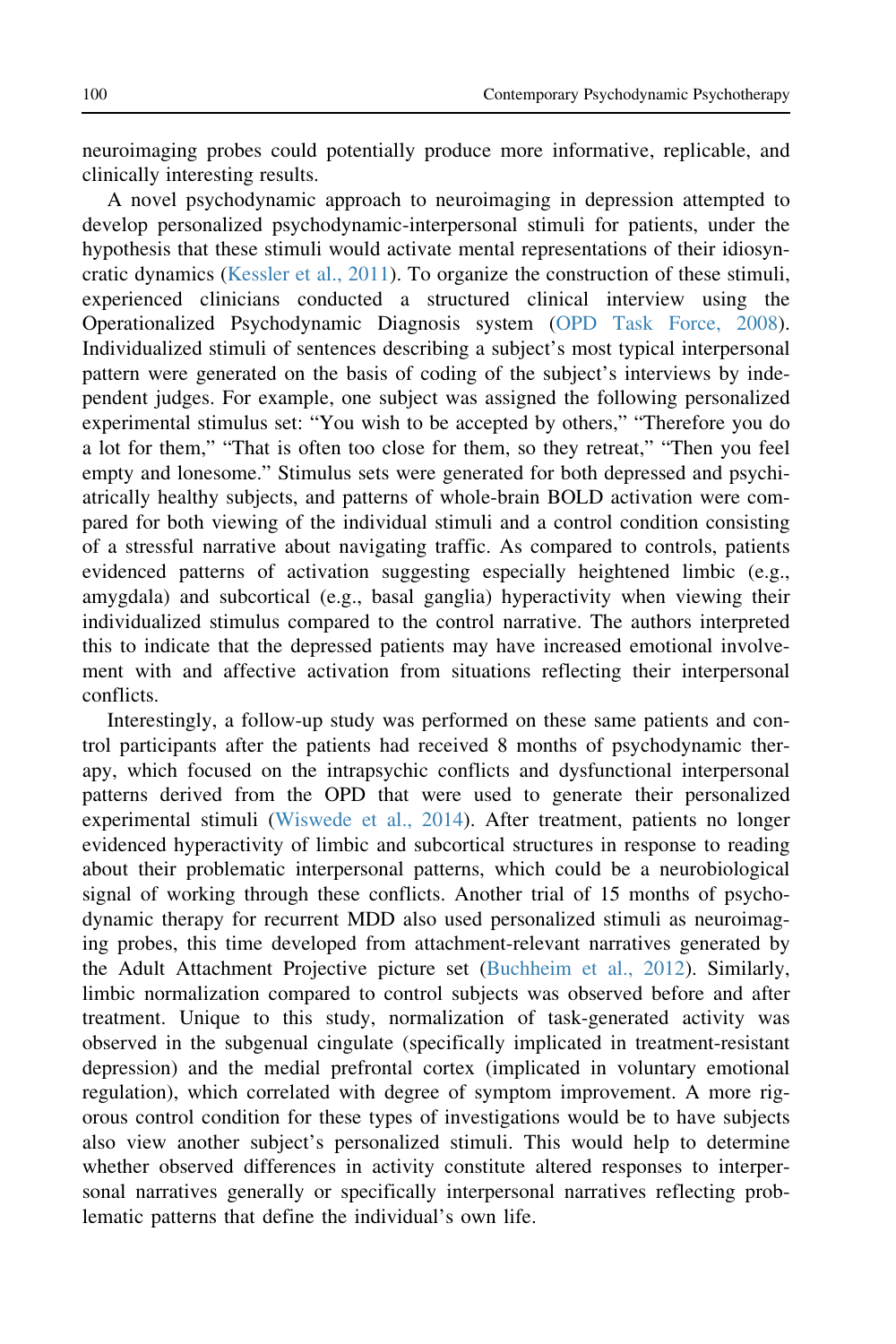#### Conclusion

There is strong, accumulating evidence from attachment theory, experimental psychology research, including neuroscience, and psychotherapy research that supports the validity and clinical usefulness of several constructs (defensive processes, transference and countertransference, insight, and mentalizing) that underlie psychodynamic psychotherapy. For instance the concept of transference is consistent with what is known about schemas and pattern matching, implicit memory processes, and other concepts from cognitive and neurological sciences. There is also interesting preliminary evidence that transference is not just a cognitive-information bias or process but that it is also a dynamic process related to attachment and defensive processes. The psychodynamic model of mind is a generative research framework. Future experimental and clinical work on psychodynamic psychological mechanisms may not only help to elucidate the processes of psychotherapy and change, but also provide unique hypotheses and data with which to richly describe and predict human cognition and behavior.

## References

- Abbass, A. A., Nowoweiski, S. J., Bernier, D., Tarzwell, R., & Beutel, M. E. (2014). Review of psychodynamic psychotherapy neuroimaging studies. Psychotherapy and  $Psychosomatics, 83, 142–147. Available from [https://doi.org/10.1159/000358841.](https://doi.org/10.1159/000358841)$  $Psychosomatics, 83, 142–147. Available from [https://doi.org/10.1159/000358841.](https://doi.org/10.1159/000358841)$
- [Adams, H. E., Wright, L. W., Jr., & Lohr, B. A. \(1996\). Is homophobia associated with](http://refhub.elsevier.com/B978-0-12-813373-6.00006-4/sbref2) homosexual arousal? [Journal of Abnormal Psychology](http://refhub.elsevier.com/B978-0-12-813373-6.00006-4/sbref2), 105, 440-[445.](http://refhub.elsevier.com/B978-0-12-813373-6.00006-4/sbref2)
- Aldao, A., Nolen-Hoeksema, S., & Schweizer, S. (2010). Emotion-regulation strategies across psychopathology: A meta-analytic review. Clinical Psychology Review, 30, 217-237. Available from [https://doi.org/10.1016/j.cpr.2009.11.004.](https://doi.org/10.1016/j.cpr.2009.11.004)
- [Andersen, S. M., Bartz, J., Berenson, K., & Keczkemethy, C. \(2006\).](http://refhub.elsevier.com/B978-0-12-813373-6.00006-4/sbref4) Triggering the attach[ment system: Evoking emotions through implicitly activating a parental representation](http://refhub.elsevier.com/B978-0-12-813373-6.00006-4/sbref4). [New York, NY: New York University.](http://refhub.elsevier.com/B978-0-12-813373-6.00006-4/sbref4)
- Baumeister, R. F., Dale, K., & Sommer, K. L. (1998). Freudian defense mechanisms and empirical findings in modern social psychology: Reaction formation, projection, displacement, undoing, isolation, sublimation, and denial. Journal of Personality, 66, 1081-1124. Available from [https://doi.org/10.1111/1467-6494.00043.](https://doi.org/10.1111/1467-6494.00043)
- Berk, M. S., & Andersen, S. M. (2008). The sting of lack of affection: Chronic goal dissatisfaction in transference. Self and Identity, 7, 393-412. Available from [https://doi.org/](https://doi.org/10.1080/15298860701800092) [10.1080/15298860701800092.](https://doi.org/10.1080/15298860701800092)
- Blatt, S. J., Auerbach, J. S., & Levy, K. N. (1997). Mental representations in personality development, psychopathology, and the therapeutic process. Review of General Psychology, 1(4), 351-374. Available from <https://doi.org/10.1037/1089-2680.1.4.351>.
- Bloch, A. L., Shear, M. K., Markowitz, J. C., Leon, A. C., & Perry, J. C. (1993). An empirical study of defense mechanisms in dysthymia. American Journal of Psychiatry, 150, 1194-1198. Available from [https://doi.org/10.1176/ajp.150.8.1194.](https://doi.org/10.1176/ajp.150.8.1194)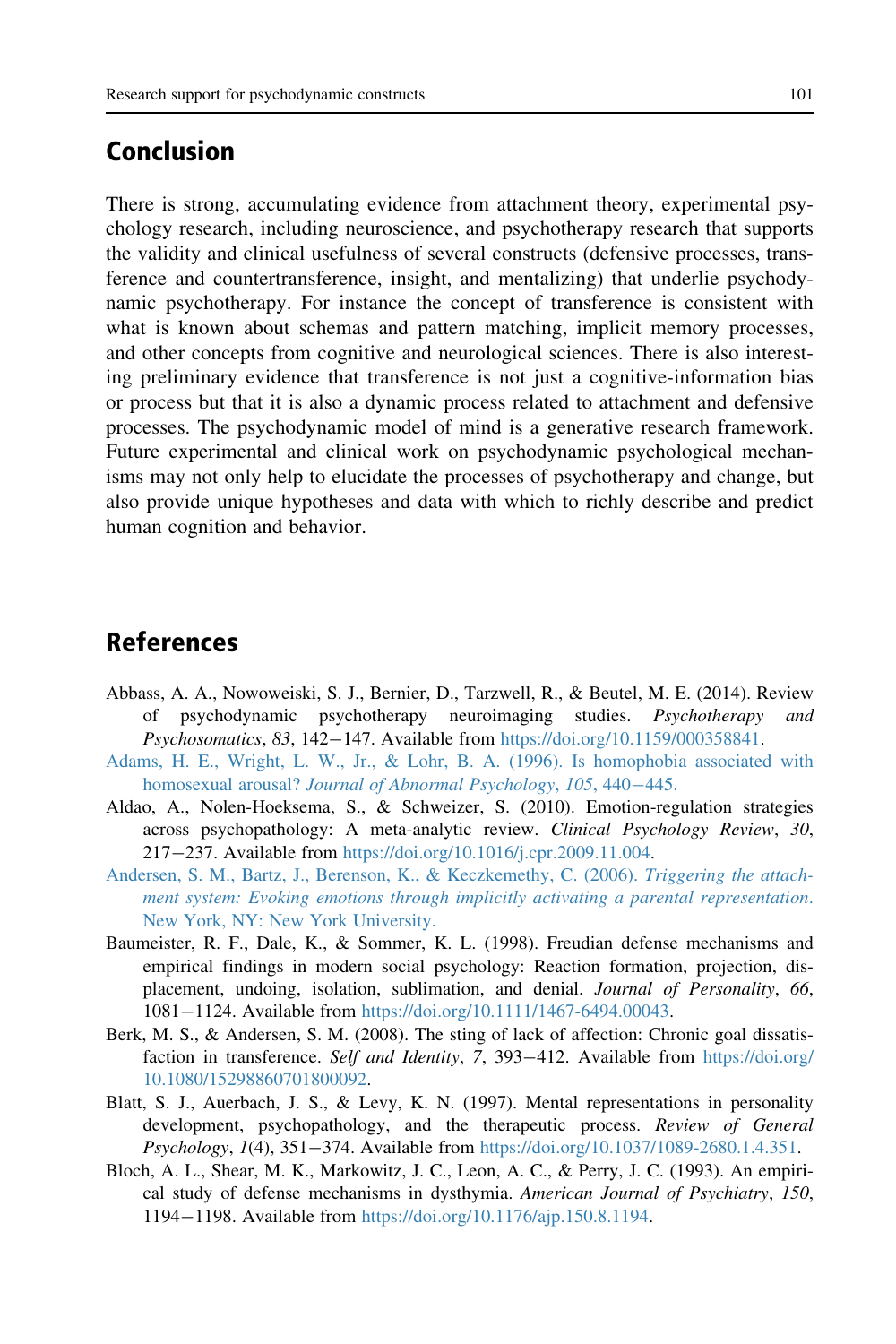- Bond, M. (2004). Empirical studies of defense style: Relationships with psychopathology and change. Harvard Review of Psychiatry, 12, 263-278. Available from [https://doi.org/](https://doi.org/10.1080/10673220490886167) [10.1080/10673220490886167](https://doi.org/10.1080/10673220490886167).
- Bond, M., & Perry, J. C. (2004). Long-term changes in defense styles with psychodynamic psychotherapy for depressive, anxiety, and personality disorders. American Journal of Psychiatry, 161, 1665-1671. Available from [https://doi.org/10.1176/appi.](https://doi.org/10.1176/appi.ajp.161.9.1665) [ajp.161.9.1665](https://doi.org/10.1176/appi.ajp.161.9.1665).
- Buchheim, A., Horz, S., Rentrop, M., Doering, S., & Fischer-Kern, M. (2012). Attachment status before and after one year of transference focused psychotherapy (TFP) versus therapy as usual (TAU) in patients with borderline personality disorder. Paper presented at the 2nd International Congress on Borderline Personality Disorders and Allied Disorders, Amsterdam, The Netherlands.
- Buchheim, A., Viviani, R., Kessler, H., Kächele, H., Cierpka, M., Roth, G., ... Taubner, S. (2012). Changes in prefrontal-limbic function in major depression after 15 months of long-term psychotherapy. PLoS One, 7, e33745. Available from [https://doi.org/10.1371/](https://doi.org/10.1371/journal.pone.0033745) [journal.pone.0033745](https://doi.org/10.1371/journal.pone.0033745).
- [Busch, F. N., Shear, M. K., Cooper, A. M., Shapiro, T., & Leon, A. C. \(1995\). An empirical](http://refhub.elsevier.com/B978-0-12-813373-6.00006-4/sbref12) [study of defense mechanisms in panic disorder.](http://refhub.elsevier.com/B978-0-12-813373-6.00006-4/sbref12) The Journal of Nervous Mental [Diseases](http://refhub.elsevier.com/B978-0-12-813373-6.00006-4/sbref12), 183, 299–[303.](http://refhub.elsevier.com/B978-0-12-813373-6.00006-4/sbref12)
- [Bushman, B. J., & Baumeister, R. F. \(1998\). Threatened egotism, narcissism, self-esteem,](http://refhub.elsevier.com/B978-0-12-813373-6.00006-4/sbref13) [and direct and displaced aggression: Does self-love or self-hate lead to violence?.](http://refhub.elsevier.com/B978-0-12-813373-6.00006-4/sbref13) [Journal of Personality Social Psychology](http://refhub.elsevier.com/B978-0-12-813373-6.00006-4/sbref13), 75, 219–[229.](http://refhub.elsevier.com/B978-0-12-813373-6.00006-4/sbref13)
- Cheval, B., Radel, R., Grob, E., Ghisletta, P., Bianchi-Demicheli, F., & Chanal, J. (2016). Homophobia: An impulsive attraction to the same sex? Evidence from eye-tracking data in a picture-viewing task. The Journal of Sexual Medicine,  $13$ ,  $825-834$ . Available from [https://doi.org/10.1016/j.jsxm.2016.02.165.](https://doi.org/10.1016/j.jsxm.2016.02.165)
- Chivers, M. L., Seto, M. C., Lalumiere, M. L., Laan, E., & Grimbos, T. (2010). Agreement of self-reported and genital measures of sexual arousal in men and women: A metaanalysis. Archives of Sexual Behavior, 39, 5-56. Available from [https://doi.org/](https://doi.org/10.1007/s10508-009-9556-9) [10.1007/s10508-009-9556-9.](https://doi.org/10.1007/s10508-009-9556-9)
- Clarkin, J. F., Levy, K. N., Lenzenweger, M. F., & Kernberg, O. F. (2007). Evaluating three treatments for borderline personality disorder: A multiwave study. American Journal of Psychiatry, 164, 922–928. Available from [https://doi.org/10.1176/ajp.2007.164.6.922.](https://doi.org/10.1176/ajp.2007.164.6.922)
- Cramer, P. (2000). Defense mechanisms in psychology today: Further processes for adaptation. American Psychologist, 55(6), 637-646. Available from [https://doi.org/10.1037/](https://doi.org/10.1037/0003-066X.55.6.637) [0003-066X.55.6.637](https://doi.org/10.1037/0003-066X.55.6.637).
- Cramer, P. (2015). Defense Mechanisms: 40 years of empirical research. Journal of Personality Assessment, 97, 114-122. Available from [https://doi.org/10.1080/00223891.2014.947997.](https://doi.org/10.1080/00223891.2014.947997)
- Dahl, H.-S. J., Røssberg, J. I., Crits-Christoph, P., Gabbard, G. O., Hersoug, A. G., Perry, J. C.,  $\dots$  Høglend, P. A. (2014). Long-term effects of analysis of the patient-therapist relationship in the context of patients' personality pathology and therapists' parental feelings. Journal of Consulting Clinical Psychology, 82, 460-471. Available from [https://doi.org/10.1037/a0036410.](https://doi.org/10.1037/a0036410)
- Dan, O., & Raz, S. (2012). Adult attachment and emotional processing biases: An Event-Related Potentials (ERPs) study. Biological Psychology, 91, 212-220. Available from <https://doi.org/10.1016/j.biopsycho.2012.06.003>.
- Dewitte, M. (2011). Adult attachment and attentional inhibition of interpersonal stimuli. Cognition and Emotion, 25, 612-625. Available from [https://doi.org/10.1080/](https://doi.org/10.1080/02699931.2010.508683) [02699931.2010.508683.](https://doi.org/10.1080/02699931.2010.508683)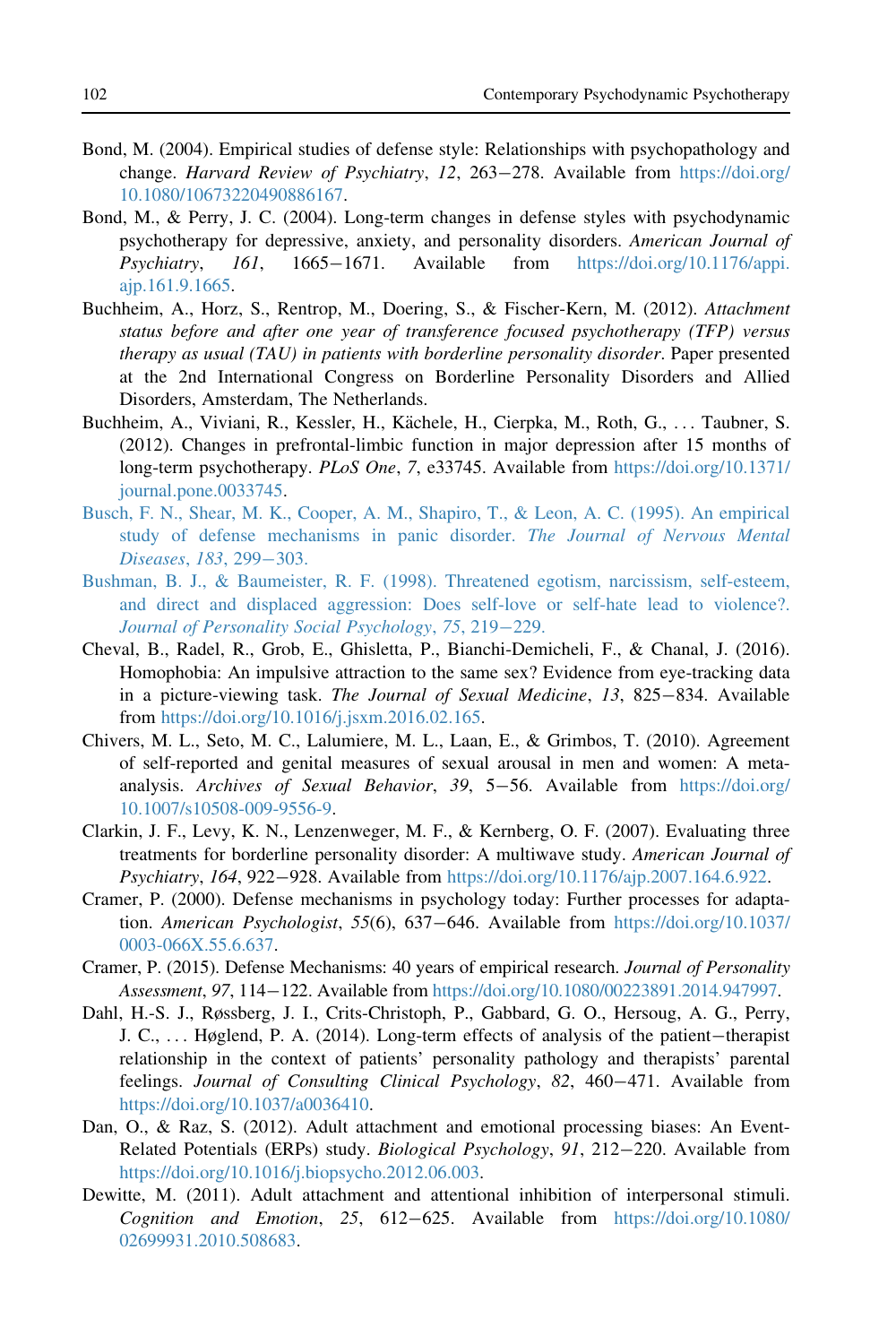- Doering, S., Horz, S., Rentrop, M., Fischer-Kern, M., Schuster, P., Benecke, C., ... Buchheim, P. (2010). Transference-focused psychotherapy  $\nu$ . treatment by community psychotherapists for borderline personality disorder: Randomised controlled trial. British Journal of Psychiatry, 196, 389-395. Available from [https://doi.org/10.1192/bjp.](https://doi.org/10.1192/bjp.bp.109.070177) [bp.109.070177.](https://doi.org/10.1192/bjp.bp.109.070177)
- Ehrenthal, J. C., Levy, K. N., Scott, L. N., & Granger, D. A. (2018). Attachment-related regulatory processes moderate the impact of adverse childhood experiences on stress reaction in borderline personality disorder. Journal of Personality Disorders, 32, 93–114. Available from [https://doi.org/10.1521/pedi.2018.32.supp.93.](https://doi.org/10.1521/pedi.2018.32.supp.93)
- Fischer-Kern, M., Doering, S., Taubner, S., Horz, S., Zimmermann, J., Rentrop, M., ... Buchheim, A. (2015). Transference-focused psychotherapy for borderline personality disorder: Change in reflective function. British Journal of Psychiatry. Available from <https://doi.org/10.1192/bjp.bp.113.143842>.
- Fisher, A. J., & Boswell, J. F. (2016). Enhancing the personalization of psychotherapy with dynamic assessment and modeling. Assessment, 23, 496-506. Available from [https://](https://doi.org/10.1177/1073191116638735) [doi.org/10.1177/1073191116638735.](https://doi.org/10.1177/1073191116638735)
- Fraley, R. C. (2002). Attachment stability from infancy to adulthood: Meta-analysis and dynamic modeling of developmental mechanisms. Personality and Social Psychology Review, 6, 123-151. Available from [https://doi.org/10.1207/S15327957PSPR0602\\_03](https://doi.org/10.1207/S15327957PSPR0602_03).
- Fraley, R. C., Garner, J. P., & Shaver, P. R. (2000). Adult attachment and the defensive regulation of attention and memory: Examining the role of preemptive and postemptive defensive processes. Journal of Personality and Social Psychology, 79, 816–826. Available from [https://doi.org/10.1037/0022-3514.79.5.816.](https://doi.org/10.1037/0022-3514.79.5.816)
- [Fraley, R. C., & Shaver, P. R. \(1997\). Adult attachment and the suppression of unwanted](http://refhub.elsevier.com/B978-0-12-813373-6.00006-4/sbref28) thoughts. [Journal of Personality and Social Psychology](http://refhub.elsevier.com/B978-0-12-813373-6.00006-4/sbref28), 73, 1080-[1091.](http://refhub.elsevier.com/B978-0-12-813373-6.00006-4/sbref28)
- Gillath, O., Giesbrecht, B., & Shaver, P. R. (2009). Attachment, attention, and cognitive control: Attachment style and performance on general attention tasks. Journal of Experimental Social Psychology, 45, 647–654. Available from [https://doi.org/10.1016/j.](https://doi.org/10.1016/j.jesp.2009.02.011) [jesp.2009.02.011.](https://doi.org/10.1016/j.jesp.2009.02.011)
- Hill, R., Tasca, G. A., Presniak, M., Francis, K., Palardy, M., Grenon, R., ... Bissada, H. (2015). Changes in defense mechanism functioning during group therapy for bingeeating disorder. Psychiatry, 78, 75-88. Available from [https://doi.org/10.1080/](https://doi.org/10.1080/00332747.2015.1015897) [00332747.2015.1015897.](https://doi.org/10.1080/00332747.2015.1015897)
- Hoglend, P., Bogwald, K. P., Amlo, S., Marble, A., Ulberg, R., Sjaastad, M. C., ... Johansson, P. (2008). Transference interpretations in dynamic psychotherapy: Do they really yield sustained effects? American Journal of Psychiatry, 165, 763-771. Available from [https://doi.org/10.1176/appi.ajp.2008.07061028.](https://doi.org/10.1176/appi.ajp.2008.07061028)
- Høglend, P., Dahl, H. S., Hersoug, A. G., Lorentzen, S., & Perry, J. C. (2011). Long-term effects of transference interpretation in dynamic psychotherapy of personality disorders. European Psychiatry, 26, 419–424. Available from [https://doi.org/10.1016/j.](https://doi.org/10.1016/j.eurpsy.2010.05.006) [eurpsy.2010.05.006.](https://doi.org/10.1016/j.eurpsy.2010.05.006)
- Jennissen, S., Huber, J., Ehrenthal, J. C., Schauenburg, H., & Dinger, U. (2018). Association between insight and outcome of psychotherapy: Systematic review and meta-analysis. American Journal of Psychiatry, 175(10), 961-969. Available from [https://doi.org/](https://doi.org/10.1176/appi.ajp.2018.17080847) [10.1176/appi.ajp.2018.17080847.](https://doi.org/10.1176/appi.ajp.2018.17080847)
- Johansen, P.-Ø., Krebs, T. S., Svartberg, M., Stiles, T. C., & Holen, A. (2011). Change in defense mechanisms during short-term dynamic and cognitive therapy in patients with cluster C personality disorders. The Journal of Nervous Mental Disorder, 199, 712-715. Available from <https://doi.org/10.1097/NMD.0b013e318229d6a7>.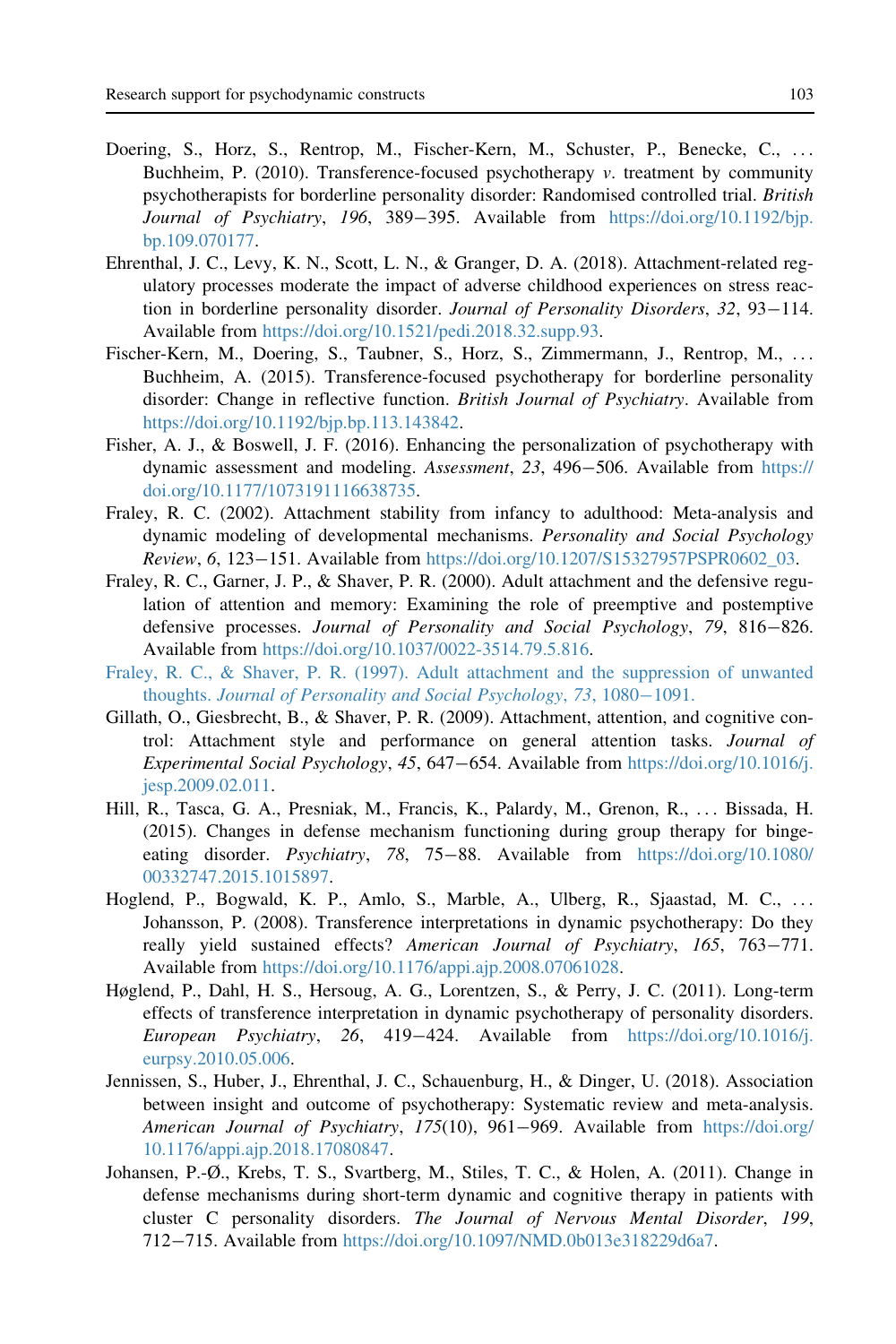- Kessler, H., Taubner, S., Buchheim, A., Münte, T. F., Stasch, M., Kächele, H., ... Wiswede, D. (2011). Individualized and clinically derived stimuli activate limbic structures in depression: An fMRI study. PLOS One, 6, e15712. Available from [https://doi.org/](https://doi.org/10.1371/journal.pone.0015712) [10.1371/journal.pone.0015712](https://doi.org/10.1371/journal.pone.0015712).
- Kramer, U., Despland, J.-N., Michel, L., Drapeau, M., & de Roten, Y. (2010). Change in defense mechanisms and coping over the course of short-term dynamic psychotherapy for adjustment disorder. Journal of Clinical Psychology, 66, 1232-1241. Available from [https://doi.org/10.1002/jclp.20719.](https://doi.org/10.1002/jclp.20719)
- Kramer, U., de Roten, Y., Perry, J. C., & Despland, J. N. (2013). Change in defense mechanisms and coping patterns during the course of 2-year-long psychotherapy and psychoanalysis for recurrent depression: A pilot study of a randomized controlled trial. The Journal of Nervous Mental Disorder, 201, 614-620. Available from [https://doi.org/](https://doi.org/10.1097/NMD.0b013e3182982982) [10.1097/NMD.0b013e3182982982.](https://doi.org/10.1097/NMD.0b013e3182982982)
- [Levy, K. N. \(2009\). Psychodynamic and psychoanalytic psychotherapies. In D. Richard, & S.](http://refhub.elsevier.com/B978-0-12-813373-6.00006-4/sbref38) Huprich (Eds.), *[Clinical psychology assessment, treatment, and research](http://refhub.elsevier.com/B978-0-12-813373-6.00006-4/sbref38)* (pp.  $181-214$ ). [Burlington, MA: Elsevier Academic Press.](http://refhub.elsevier.com/B978-0-12-813373-6.00006-4/sbref38)
- Levy, K. N., Meehan, K. B., Kelly, K. M., Reynoso, J. S., Weber, M., Clarkin, J. F., & Kernberg, O. F. (2006). Change in attachment patterns and reflective function in a randomized control trial of transference-focused psychotherapy for borderline personality disorder. Journal of Consult Clinical Psychology, 74, 1027-1040. Available from <https://doi.org/10.1037/0022-006X.74.6.1027>.
- Lindfors, O., Knekt, P., Heinonen, E., Harkanen, T., & Virtala, E. (2015). The effectiveness of short- and long-term psychotherapy on personality functioning during a 5-year follow-up. Journal of Affective Disorders, 173, 31-38. Available from [https://doi.org/](https://doi.org/10.1016/j.jad.2014.10.039) [10.1016/j.jad.2014.10.039](https://doi.org/10.1016/j.jad.2014.10.039).
- Mikulincer, M., Dolev, T., & Shaver, P. R. (2004). Attachment-related strategies during thought suppression: Ironic rebounds and vulnerable self-representations. Journal of Personality and Social Psychology, 87, 940-956. Available from [https://doi.org/](https://doi.org/10.1037/0022-3514.87.6.940) [10.1037/0022-3514.87.6.940.](https://doi.org/10.1037/0022-3514.87.6.940)
- [Mikulincer, M., & Horesh, N. \(1999\). Adult attachment style and the perception of others:](http://refhub.elsevier.com/B978-0-12-813373-6.00006-4/sbref42) The role of projective mechanisms. [Journal of Personality and Social Psychology](http://refhub.elsevier.com/B978-0-12-813373-6.00006-4/sbref42), 76,  $1022 - 1034$  $1022 - 1034$ .
- Mikulincer, M., Shaver, P. R., & Pereg, D. (2003). Attachment theory and affect regulation: The dynamics, development, and cognitive consequences of attachment-related strategies. Motivation and Emotion,  $27$ ,  $77-102$ . Available from [https://doi.org/10.1023/](https://doi.org/10.1023/a:1024515519160) [a:1024515519160](https://doi.org/10.1023/a:1024515519160).
- Miranda, R., Andersen, S. M., & Edwards, T. (2013). The relational self and pre-existing depression: Implicit activation of significant-other representations exacerbates dysphoria and evokes rejection in the working self-concept. Self and Identity, 12, 39–57. Available from <https://doi.org/10.1080/15298868.2011.636504>.
- Muller, V. I., Cieslik, E. C., Serbanescu, I., Laird, A. R., Fox, P. T., & Eickhoff, S. B. (2017). Altered brain activity in unipolar depression revisited: Meta-analyses of neuroimaging studies. JAMA Psychiatry, 74, 47–55. Available from [https://doi.org/10.1001/](https://doi.org/10.1001/jamapsychiatry.2016.2783) [jamapsychiatry.2016.2783.](https://doi.org/10.1001/jamapsychiatry.2016.2783)
- [Newman, L. S., Duff, K. J., & Baumeister, R. F. \(1997\). A new look at defensive projection:](http://refhub.elsevier.com/B978-0-12-813373-6.00006-4/sbref46) [Thought suppression, accessibility, and biased person perception.](http://refhub.elsevier.com/B978-0-12-813373-6.00006-4/sbref46) Journal of Personality [and Social Psychology](http://refhub.elsevier.com/B978-0-12-813373-6.00006-4/sbref46), 72, 980-[1001.](http://refhub.elsevier.com/B978-0-12-813373-6.00006-4/sbref46)
- Task Force, O. P. D. (Ed.), (2008). [Operationalized psychodynamic diagnosis OPD-2:](http://refhub.elsevier.com/B978-0-12-813373-6.00006-4/sbref47) [Manual of diagnosis and treatment planning](http://refhub.elsevier.com/B978-0-12-813373-6.00006-4/sbref47). Cambridge, MA: Hogrefe & Huber.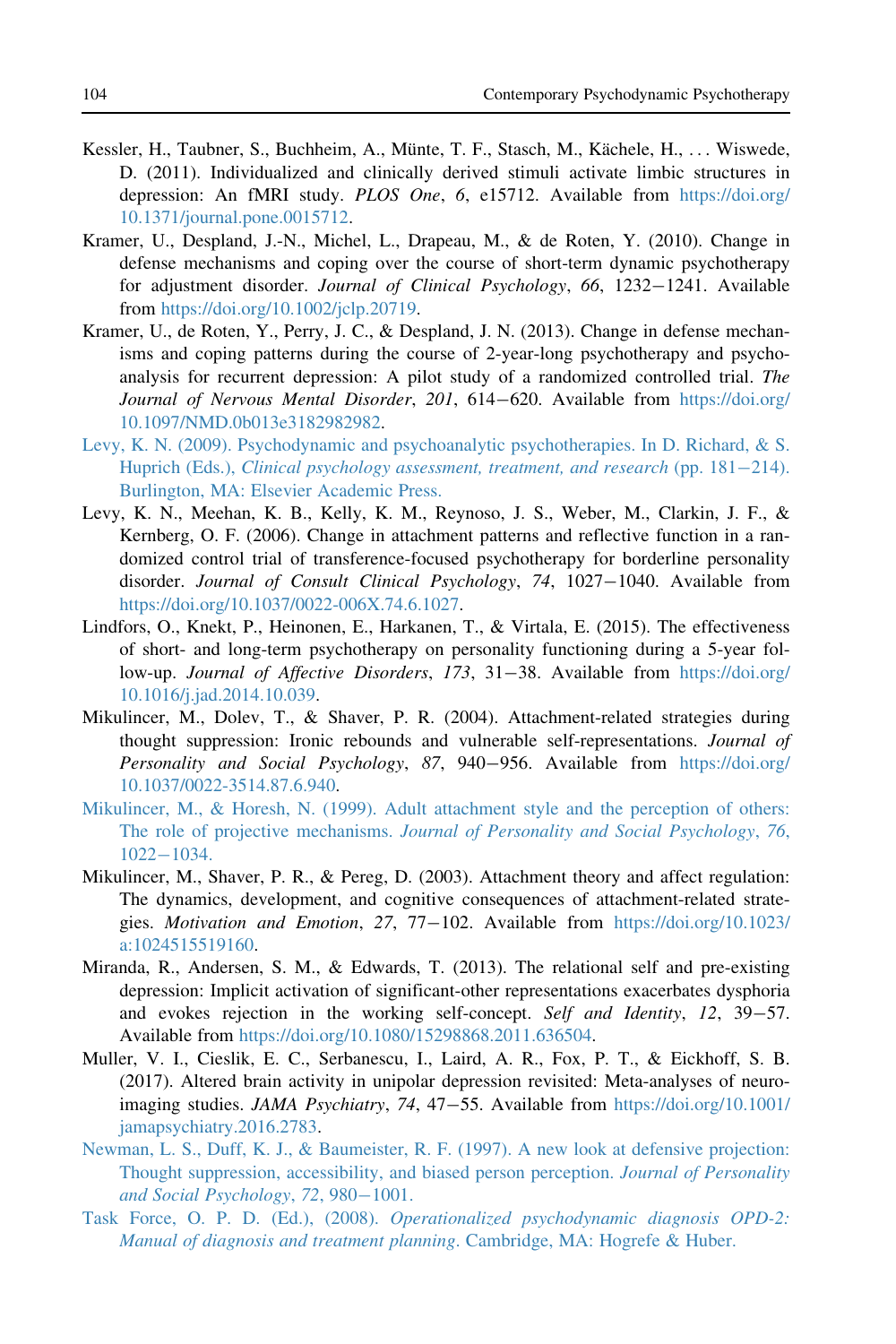- Overall, N. C., Fletcher, G. J. O., Simpson, J. A., & Fillo, J. (2015). Attachment insecurity, biased perceptions of romantic partners' negative emotions, and hostile relationship behavior. Journal of Personality and Social Psychology, 108, 730-749. Available from <https://doi.org/10.1037/a0038987>.
- Perez, D. L., Vago, D. R., Pan, H., Root, J., Tuescher, O., Fuchs, B. H., ... Stern, E. (2016). Frontolimbic neural circuit changes in emotional processing and inhibitory control associated with clinical improvement following transference-focused psychotherapy in borderline personality disorder. Psychiatry Clinical Neurosciences, 70, 51-61. Available from [https://doi.org/10.1111/pcn.12357.](https://doi.org/10.1111/pcn.12357)
- Perry, J. C., & Bond, M. (2012). Change in defense mechanisms during long-term dynamic psychotherapy and five-year outcome. American Journal of Psychiatry, 169, 916-925. Available from [https://doi.org/10.1176/appi.ajp.2012.11091403.](https://doi.org/10.1176/appi.ajp.2012.11091403)
- Perry, J. C., & Bond, M. (2017). Addressing defenses in psychotherapy to improve adaptation. Psychoanalytic Inquiry, 37, 153-166. Available from [https://doi.org/10.1080/](https://doi.org/10.1080/07351690.2017.1285185) [07351690.2017.1285185.](https://doi.org/10.1080/07351690.2017.1285185)
- [Perry, J. C., & Bond, M. \(2005\). Defensive functioning \[in personality disorders\]. In J.](http://refhub.elsevier.com/B978-0-12-813373-6.00006-4/sbref52) [Oldham, A. E. Skodol, & D. Bender \(Eds.\),](http://refhub.elsevier.com/B978-0-12-813373-6.00006-4/sbref52) The American Psychiatric Publishing [Textbook of Personality Disorders](http://refhub.elsevier.com/B978-0-12-813373-6.00006-4/sbref52) (pp. 589–[609\). Washington, DC: American](http://refhub.elsevier.com/B978-0-12-813373-6.00006-4/sbref52) [Psychiatric Press.](http://refhub.elsevier.com/B978-0-12-813373-6.00006-4/sbref52)
- Perry, J. C., Presniak, M. D., & Olson, T. R. (2013). Defense mechanisms in schizotypal, borderline, antisocial, and narcissistic personality disorders. *Psychiatry*,  $76$ ,  $32-52$ . Available from <https://doi.org/10.1521/psyc.2013.76.1.32>.
- Przybylinski, E., & Andersen, S. M. (2012). Making interpersonal meaning: Significant others in mind in transference. Social and Personality Psychology Compass, 6, 746-759. Available from <https://doi.org/10.1111/j.1751-9004.2012.00460.x>.
- [Roffman, J. L., Gerber, A. J., & Glick, D. M. \(2012\). Neural models of psychodynamic con](http://refhub.elsevier.com/B978-0-12-813373-6.00006-4/sbref55)[cepts and treatments: Implications for psychodynamic psychotherapy. In R. A. Levy,](http://refhub.elsevier.com/B978-0-12-813373-6.00006-4/sbref55) [J. S. Ablon, & H. K](http://refhub.elsevier.com/B978-0-12-813373-6.00006-4/sbref55)ächele (Eds.), [Psychodynamic psychotherapy research: Evidence](http://refhub.elsevier.com/B978-0-12-813373-6.00006-4/sbref55)[based practice and practice-based evidence](http://refhub.elsevier.com/B978-0-12-813373-6.00006-4/sbref55) (pp. 193-[218\). New York, NY: Humana.](http://refhub.elsevier.com/B978-0-12-813373-6.00006-4/sbref55)
- Roffman, J. L., Witte, J. M., Tanner, A. S., Ghaznavi, S., Abernethy, R. S., Crain, L. D., ... Fava, M. (2014). Neural predictors of successful brief psychodynamic psychotherapy for persistent depression. Psychotherapy and Psychosomatics, 83, 364-370. Available from <https://doi.org/10.1159/000364906>.
- Schauenburg, H., Willenborg, V., Sammet, I., & Ehrenthal, J. C. (2007). Self-reported defence mechanisms as an outcome measure in psychotherapy: A study on the German version of the Defence Style Questionnaire DSQ 40. Psychology and Psychotherapy, 80, 355-366. Available from [https://doi.org/10.1348/147608306x146068.](https://doi.org/10.1348/147608306x146068)
- Simpson, J. A., Collins, W. A., Tran, S., & Haydon, K. C. (2007). Attachment and the experience and expression of emotions in romantic relationships: A developmental perspective. Journal of Personality and Social Psychology, 92, 355-367. Available from <https://doi.org/10.1037/0022-3514.92.2.355>.
- Suslow, T., Dannlowski, U., Arolt, V., & Ohrmann, P. (2010). Adult attachment avoidance and automatic affective response to sad facial expressions. Australian Journal of Psychology, 62, 181-187. Available from [https://doi.org/10.1080/00049530903567203.](https://doi.org/10.1080/00049530903567203)
- Ulberg, R., Amlo, S., Dahl, H.-S. J., & Høglend, P. (2017). Does insight mediate treatment and enhance outcome? Psychoanalytic Inquiry, 37, 140-152. Available from [https://doi.](https://doi.org/10.1080/07351690.2017.1285184) [org/10.1080/07351690.2017.1285184.](https://doi.org/10.1080/07351690.2017.1285184)
- [Vaillant, G. E., Bond, M., & Vaillant, C. O. \(1986\). An empirically validated hierarchy of](http://refhub.elsevier.com/B978-0-12-813373-6.00006-4/sbref61) defense mechanisms. [Archives of General Psychiatry](http://refhub.elsevier.com/B978-0-12-813373-6.00006-4/sbref61), 43, 786–[794.](http://refhub.elsevier.com/B978-0-12-813373-6.00006-4/sbref61)